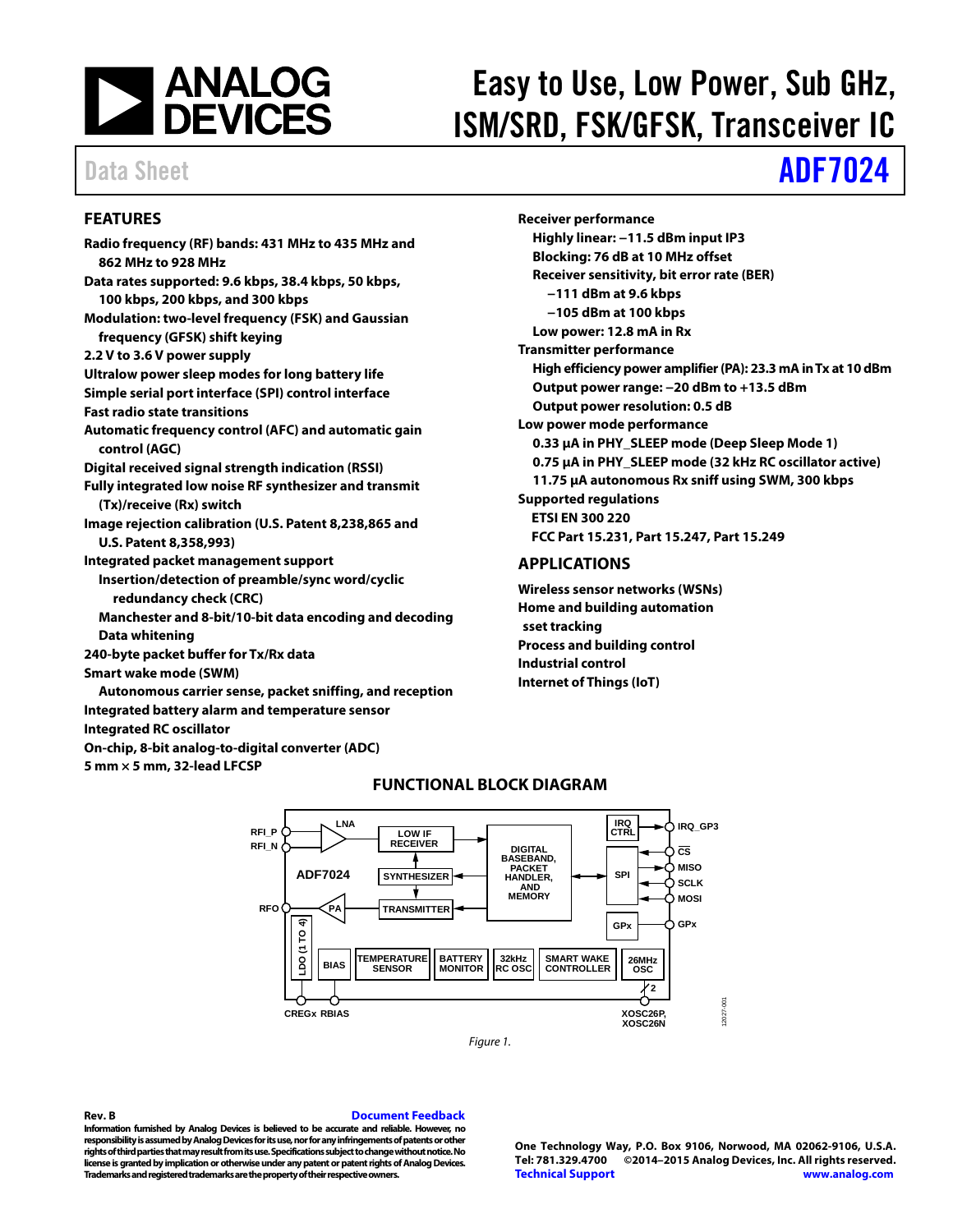## **TABLE OF CONTENTS**

### <span id="page-1-0"></span>**REVISION HISTORY**

| $7/15$ —Rev. A to Rev. B |  |
|--------------------------|--|
|                          |  |
|                          |  |
|                          |  |
|                          |  |
|                          |  |
|                          |  |

### 7/14-Rev. 0 to Rev. A

### 6/14-Revision 0: Initial Version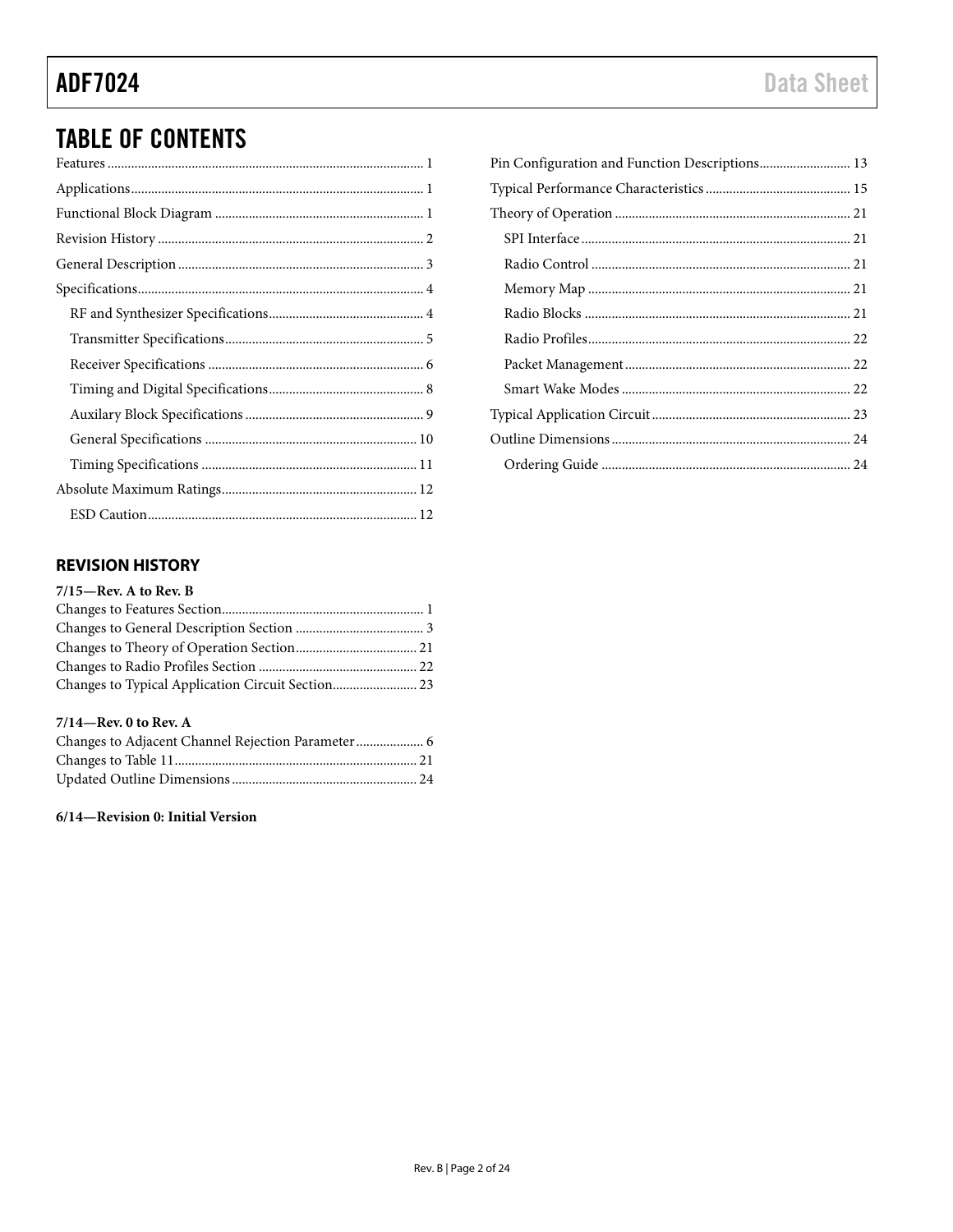## <span id="page-2-0"></span>GENERAL DESCRIPTION

The [ADF7024 i](http://www.analog.com/ADF7024?doc=ADF7024.pdf)s an ultralow power, integrated transceiver for use in the license-free ISM bands at 433 MHz, 868 MHz, and 915 MHz. Its ease of use and high performance make it suitable for a wide variety of wireless applications. Th[e ADF7024](http://www.analog.com/ADF7024?doc=ADF7024.pdf) is suitable for operation under the European ETSI EN 300-220 regulation, the North American FCC Part 15 regulation, and other similar regulatory standards.

The [ADF7024 c](http://www.analog.com/ADF7024?doc=ADF7024.pdf)an operate under a number of predefined radio profiles. For each radio profile, optimized register settings are provided for th[e ADF7024](http://www.analog.com/ADF7024?doc=ADF7024.pdf) radio. This ensures that the RF communication layer works seamlessly, allowing the user to concentrate on the protocol and system level design and prototyping. The radio profiles cover common data rate and modulation options. There are six radio profiles in total, as shown in [Table 1.](#page-2-1)

The [ADF7024 o](http://www.analog.com/ADF7024?doc=ADF7024.pdf)perates with a power supply range of 2.2 V to 3.6 V and has very low power consumption in both Tx and Rx modes, enabling long lifetimes in battery-operated systems while maintaining excellent RF performance.

The low IF receiver minimizes power consumption and provides excellent sensitivity. The receiver is exceptionally linear and, therefore, is very resilient to the presence of interferers in spectrally noisy environments. The highly efficient transmitter has programmable output power up to 13.5 dBm and automatic power amplifier (PA) ramping to meet transient spurious

specifications. The RF synthesizer comprises a voltage controlled oscillator (VCO), a low noise fractional-N phase-locked loop (PLL) and a loop filter, all of which are fully integrated and automatically calibrated. This agile frequency synthesizer facilitates the implementation of frequency-hopping spread spectrum (FHSS) systems.

The smart wake mode (SWM) allows th[e ADF7024](http://www.analog.com/ADF7024?doc=ADF7024.pdf) to wake up autonomously from sleep using the internal wake-up timer without intervention from the host processor. This functionality allows carrier sense, packet sniffing, and packet reception while the host processor is in sleep, thereby reducing overall system current consumption.

The [ADF7024 e](http://www.analog.com/ADF7024?doc=ADF7024.pdf)ases the processing burden of the host processor by integrating the lower layers of a typical communication protocol stack. The host processor can configure the [ADF7024 u](http://www.analog.com/ADF7024?doc=ADF7024.pdf)sing a simple command-based protocol over a standard 4-wire SPI interface. A single-byte command transitions the radio between states or performs a radio function.

A complete wireless solution can be built using a small number of external discrete components and a host processor (typically a microcontroller).

For more information, see th[e ADF7024 H](http://www.analog.com/ADF7024?doc=ADF7024.pdf)ardware Reference Manual, UG-698, which is only available as part of th[e ADF7024](http://www.analog.com/adf7024-design-pkgs?doc=ADF7024.pdf)  [design resource package.](http://www.analog.com/adf7024-design-pkgs?doc=ADF7024.pdf)

<span id="page-2-1"></span>

| Table 1. Radio Profiles |                     |                   |                                     |                              |                                         |                        |  |  |  |  |  |
|-------------------------|---------------------|-------------------|-------------------------------------|------------------------------|-----------------------------------------|------------------------|--|--|--|--|--|
| <b>Radio</b><br>Profile | Data Rate<br>(kbps) | <b>Modulation</b> | <b>Frequency Deviation</b><br>(kHz) | <b>IF Bandwidth</b><br>(kHz) | <b>Typical Channel</b><br>Spacing (kHz) | <b>RF Range (MHz)</b>  |  |  |  |  |  |
| A                       | 9.6                 | <b>FSK/GFSK</b>   | 9.6                                 | 100                          | 200                                     | 862 to 928             |  |  |  |  |  |
| B                       | 38.4                | <b>FSK/GFSK</b>   | 20                                  | 100                          | 200                                     | 431 to 435, 862 to 928 |  |  |  |  |  |
|                         | 50                  | <b>FSK/GFSK</b>   | 25                                  | 100                          | 200                                     | 862 to 928             |  |  |  |  |  |
| D                       | 100                 | <b>FSK/GFSK</b>   | 25                                  | 100                          | 200                                     | 862 to 928             |  |  |  |  |  |
| E                       | 200                 | <b>FSK/GFSK</b>   | 50                                  | 200                          | 400                                     | 862 to 928             |  |  |  |  |  |
|                         | 300                 | <b>FSK/GFSK</b>   | 75                                  | 300                          | 600                                     | 862 to 928             |  |  |  |  |  |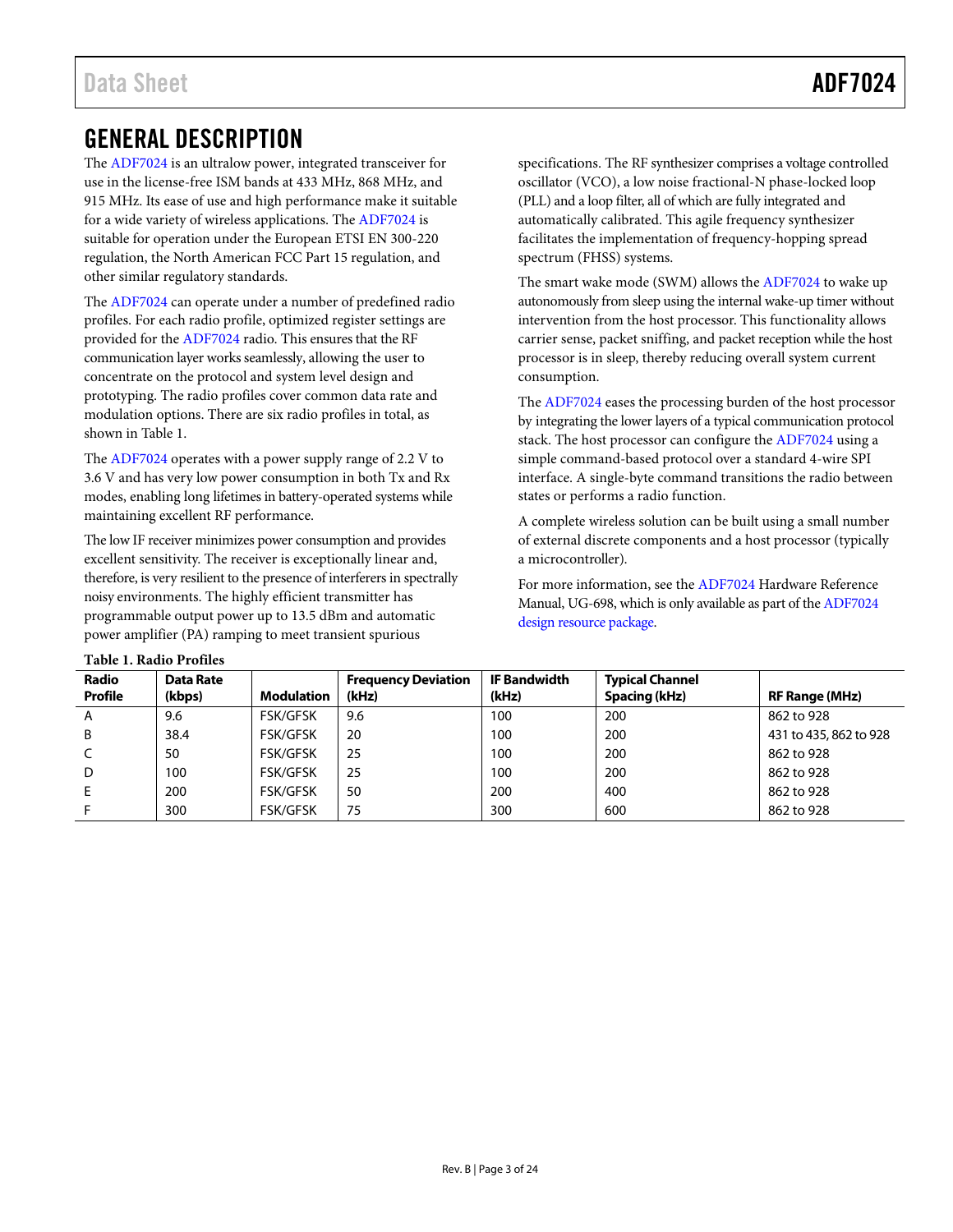## <span id="page-3-0"></span>SPECIFICATIONS

 $V_{DD}$  = VDDBAT1 = VDDBAT2 = 2.2 V to 3.6 V, GND = 0 V, T<sub>A</sub> = T<sub>MIN</sub> to T<sub>MAX</sub>, unless otherwise noted. Typical specifications are at  $V_{DD} = 3 V$ ,  $T_A = 25$ °C.

### <span id="page-3-1"></span>**RF AND SYNTHESIZER SPECIFICATIONS**

**Table 2.** 

| <b>Parameter</b>                    | <b>Min</b>     | <b>Typ</b> | Max | Unit       | <b>Test Conditions/Comments</b>                                                                               |
|-------------------------------------|----------------|------------|-----|------------|---------------------------------------------------------------------------------------------------------------|
| <b>RF CHARACTERISTICS</b>           |                |            |     |            |                                                                                                               |
| <b>Frequency Ranges</b>             | 862            |            | 928 | <b>MHz</b> | All radio profiles                                                                                            |
|                                     | 431            |            | 435 | <b>MHz</b> | Radio Profile B only                                                                                          |
| PHASE-LOCKED LOOP (PLL)             |                |            |     |            |                                                                                                               |
| <b>Channel Frequency Resolution</b> |                | 396.7      |     | Hz         |                                                                                                               |
| Phase Noise (In-Band)               |                | $-88$      |     | dBc/Hz     | 10 kHz offset, PA output power = 10 dBm, RF = 868 MHz                                                         |
| <b>Phase Noise at Offset</b>        |                |            |     |            |                                                                                                               |
| 1 MHz                               |                | $-126$     |     | dBc/Hz     | PA output power = $10$ dBm, RF = 868 MHz                                                                      |
| 2 MHz                               |                | $-131$     |     | dBc/Hz     | PA output power = $10$ dBm, RF = 868 MHz                                                                      |
| <b>10 MHz</b>                       |                | $-142$     |     | dBc/Hz     | PA output power = $10$ dBm, RF = 868 MHz                                                                      |
| <b>VCO Calibration Time</b>         |                | 142        |     | μs         |                                                                                                               |
| Synthesizer Settling Time           |                | 56         |     | μs         | Frequency synthesizer settles to within $\pm 5$ ppm of the                                                    |
|                                     |                |            |     |            | target frequency within this time following the VCO                                                           |
|                                     |                |            |     |            | calibration in transmit and receive                                                                           |
| <b>CRYSTAL OSCILLATOR</b>           |                |            |     |            |                                                                                                               |
| <b>Crystal Frequency</b>            |                | 26         |     | <b>MHz</b> | Parallel load resonant crystal                                                                                |
| Recommended Load Capacitance        | $\overline{7}$ |            | 18  | pF         |                                                                                                               |
| Maximum Crystal ESR                 |                | 1800       |     | Ω          | 26 MHz crystal with 18 pF load capacitance                                                                    |
| Pin Capacitance                     |                | 2.1        |     | pF         | Capacitance for XOSC26P and XOSC26N                                                                           |
| Start-Up Time                       |                | 310        |     | μs         | 26 MHz crystal with 7 pF load capacitance                                                                     |
|                                     |                | 388        |     | μs         | 26 MHz crystal with 18 pF load capacitance                                                                    |
| <b>SPURIOUS EMISSIONS</b>           |                |            |     |            |                                                                                                               |
| <b>Integer Boundary Spurious</b>    |                |            |     |            |                                                                                                               |
| 910.1 MHz                           |                | $-39$      |     | dBc        | Radio Profile A, integer boundary spur at 910 MHz (26 MHz ×<br>35), inside synthesizer loop bandwidth         |
| 911.0 MHz                           |                | $-79$      |     | dBc        | Radio Profile A, integer boundary spur at 910 MHz (26 MHz $\times$<br>35), outside synthesizer loop bandwidth |
| Reference Spurious                  |                |            |     |            |                                                                                                               |
| 868 MHz/915 MHz                     |                | $-80$      |     | dBc        | Radio Profile A                                                                                               |
| Clock Related Spur Level            |                | $-60$      |     | dBc        | Measured in a span of $\pm 350$ MHz, RF = 868.95 MHz, PA output<br>power = 10 dBm, $V_{DD}$ = 3.6 V           |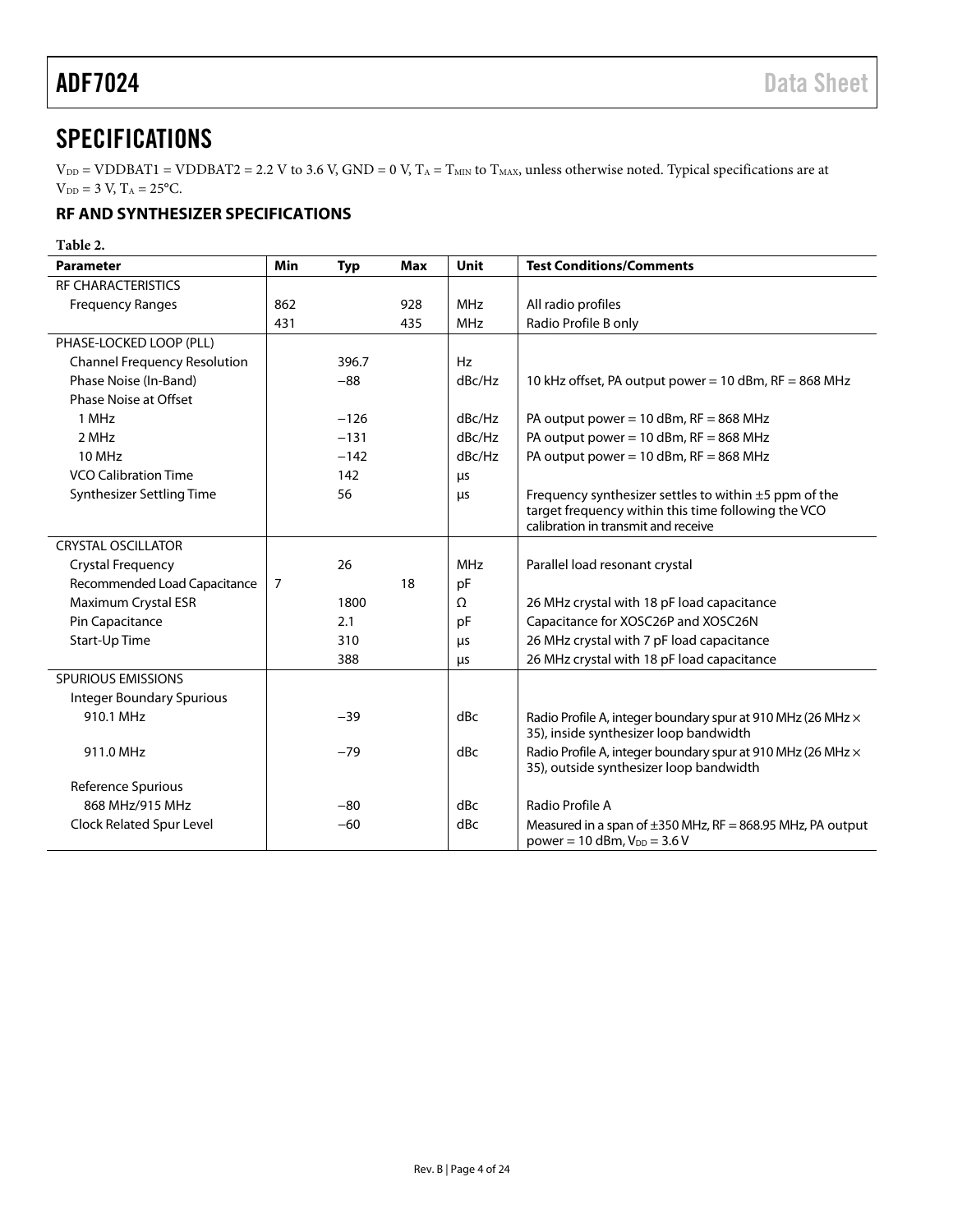### <span id="page-4-0"></span>**TRANSMITTER SPECIFICATIONS**

### **Table 3.**

| <b>Parameter</b>                          | Min<br><b>Typ</b> | <b>Max</b> | Unit | <b>Test Conditions/Comments</b>                          |
|-------------------------------------------|-------------------|------------|------|----------------------------------------------------------|
| <b>DATA RATE</b>                          |                   |            |      |                                                          |
| Radio Profile A                           | 9.6               |            | kbps |                                                          |
| Radio Profile B                           | 38.4              |            | kbps |                                                          |
| Radio Profile C                           | 50                |            | kbps |                                                          |
| Radio Profile D                           | 100               |            | kbps |                                                          |
| Radio Profile E                           | 200               |            | kbps |                                                          |
| Radio Profile F                           | 300               |            | kbps |                                                          |
| <b>FSK/GFSK FREQUENCY DEVIATION</b>       |                   |            |      |                                                          |
| Radio Profile A                           | 9.6               |            | kHz  |                                                          |
| Radio Profile B                           | 20                |            | kHz  |                                                          |
| Radio Profile C                           | 25                |            | kHz  |                                                          |
| Radio Profile D                           | 25                |            | kHz  |                                                          |
| Radio Profile E                           | 50                |            | kHz  |                                                          |
| Radio Profile F                           | 75                |            | kHz  |                                                          |
| <b>GAUSSIAN FILTER BANDWITH TIME (BT)</b> | 0.5               |            |      | Not programmable                                         |
| <b>POWER AMPLIFIER</b>                    |                   |            |      |                                                          |
| Maximum Power <sup>1</sup>                | 13.5              |            | dBm  | Programmable, separate PA and LNA match <sup>2</sup>     |
| Minimum Power                             | $-20$             |            | dBm  |                                                          |
| <b>Transmit Power</b>                     |                   |            |      |                                                          |
| Variation vs. Temperature                 | ±0.5              |            | dB   | $-40^{\circ}$ C to $+85^{\circ}$ C, RF = 868 MHz         |
| Variation vs. V <sub>DD</sub>             | ±1                |            | dB   | 2.2 V to 3.6 V, RF = 868 MHz                             |
| <b>Flatness</b>                           | ±1                |            | dB   | 902 MHz to 928 MHz and 863 MHz to 870 MHz                |
| Programmable Step Size                    | 0.5               |            | dB   | -20 dBm to +13.5 dBm, programmable in 60 steps           |
| <b>HARMONICS</b>                          |                   |            |      | 868 MHz, unfiltered conductive, PA output power = 10 dBm |
| Second Harmonic                           | $-15.1$           |            | dBc  |                                                          |
| <b>Third Harmonic</b>                     | $-29.3$           |            | dBc  |                                                          |
| <b>All Other Harmonics</b>                | $-47.6$           |            | dBc  |                                                          |
| OPTIMUM PA LOAD IMPEDANCE                 |                   |            |      |                                                          |
| PA Output in Transmit Mode                |                   |            |      |                                                          |
| $f_{RF}$ = 915 MHz                        | $50.8 + j10.2$    |            | Ω    |                                                          |
| $f_{RF} = 868 \text{ MHz}$                | $45.5 + j12.1$    |            | Ω    |                                                          |
| $f_{RF}$ = 433 MHz                        | $46.8 + j19.9$    |            | Ω    |                                                          |
| PA Output in Receive Mode                 |                   |            |      |                                                          |
| $f_{RF}$ = 915 MHz                        | $9.4 - j124$      |            | Ω    |                                                          |
| $f_{RF} = 868 \text{ MHz}$                | $9.5 - j130.6$    |            | Ω    |                                                          |
| $f_{RF}$ = 433 MHz                        | $11.9 -$          |            | Ω    |                                                          |
|                                           | j260.1            |            |      |                                                          |

1 Measured as the maximum unmodulated power. 2 A combined single-ended PA and LNA match can reduce the maximum achievable output power by as much as 1 dB.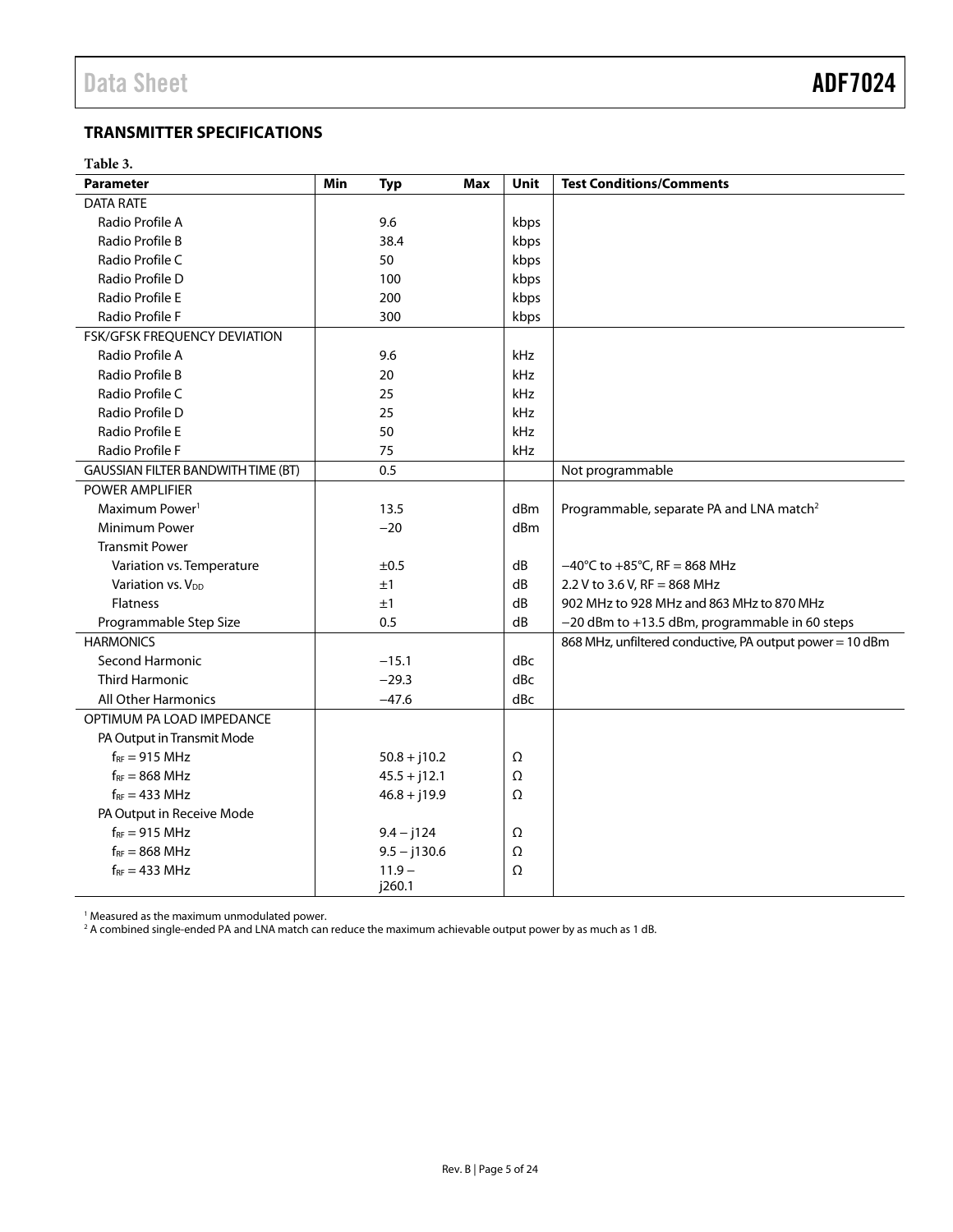### <span id="page-5-0"></span>**RECEIVER SPECIFICATIONS**

### **Table 4.**

| <b>Parameter</b>                                           | Min | <b>Typ</b> | Max | Unit | <b>Test Conditions/Comments</b>                                                                                                                             |
|------------------------------------------------------------|-----|------------|-----|------|-------------------------------------------------------------------------------------------------------------------------------------------------------------|
| INPUT SENSITIVITY, BIT ERROR RATE (BER) <sup>1</sup>       |     |            |     |      | BER = $10^{-3}$ , LNA and PA matched separately <sup>2</sup>                                                                                                |
| Radio Profile A                                            |     | $-111$     |     | dBm  | 9.6 kbps                                                                                                                                                    |
| Radio Profile B                                            |     | $-107.5$   |     | dBm  | 38.4 kbps                                                                                                                                                   |
| Radio Profile C                                            |     | $-107.4$   |     | dBm  | 50 kbps                                                                                                                                                     |
| Radio Profile D                                            |     | $-105$     |     | dBm  | 100 kbps                                                                                                                                                    |
| Radio Profile E                                            |     | $-103$     |     | dBm  | 200 kbps                                                                                                                                                    |
| Radio Profile F                                            |     | $-100.5$   |     | dBm  | 300 kbps                                                                                                                                                    |
| INPUT SENSITIVITY, PACKET ERROR RATE<br>(PER) <sup>3</sup> |     |            |     |      | At PER = 1%, LNA and PA matched separately, $^2$ packet<br>$length = 128 bits$                                                                              |
| Radio Profile A                                            |     | $-110.6$   |     | dBm  | 9.6 kbps                                                                                                                                                    |
| Radio Profile B                                            |     | $-106$     |     | dBm  | 38.4 kbps                                                                                                                                                   |
| Radio Profile C                                            |     | $-104.1$   |     | dBm  | 50 kbps                                                                                                                                                     |
| Radio Profile D                                            |     | $-102.6$   |     | dBm  | 100 kbps                                                                                                                                                    |
| Radio Profile E                                            |     | $-99.1$    |     | dBm  | 200 kbps                                                                                                                                                    |
| Radio Profile F                                            |     | $-97.9$    |     | dBm  | 300 kbps                                                                                                                                                    |
| LNA AND MIXER, INPUT IP3                                   |     |            |     |      | Receiver local oscillator (LO) frequency $(fLO) = 914.8$ MHz,                                                                                               |
|                                                            |     |            |     |      | $f_{\text{SOWRCE1}} = f_{\text{LO}} + 0.4 \text{ MHz}, f_{\text{SOWRCE2}} = f_{\text{LO}} + 0.7 \text{ MHz}$                                                |
| <b>LNA Gain</b>                                            |     |            |     |      |                                                                                                                                                             |
| Minimum                                                    |     | $-11.5$    |     | dBm  |                                                                                                                                                             |
| Maximum                                                    |     | $-12.2$    |     | dBm  |                                                                                                                                                             |
| LNA AND MIXER, INPUT IP2                                   |     |            |     |      | $f_{LO}$ = 920.8 MHz, $f_{SOURCE1}$ = $f_{LO}$ + 1.1 MHz, $f_{SOURCE2}$ =                                                                                   |
|                                                            |     |            |     |      | $f_{LO}$ + 1.3 MHz                                                                                                                                          |
| Gain                                                       |     |            |     |      |                                                                                                                                                             |
| Maximum LNA, Maximum Mixer                                 |     | 18.5       |     | dBm  |                                                                                                                                                             |
| Minimum LNA, Minimum Mixer                                 |     | 27         |     | dBm  |                                                                                                                                                             |
| LNA AND MIXER, 1 dB COMPRESSION<br><b>POINT</b>            |     |            |     |      | $RF = 915 MHz$                                                                                                                                              |
| Gain                                                       |     |            |     |      |                                                                                                                                                             |
| Maximum LNA, Maximum Mixer                                 |     | $-21.9$    |     | dBm  |                                                                                                                                                             |
| Minimum LNA, Minimum Mixer                                 |     | $-21$      |     | dBm  |                                                                                                                                                             |
| ADJACENT CHANNEL REJECTION                                 |     |            |     |      |                                                                                                                                                             |
| <b>CW</b> Interferer                                       |     |            |     |      | Wanted signal 3 dB above the input sensitivity level<br>$(BER = 10^{-3})$ , CW interferer power level increased until<br>BER = $10^{-3}$ , image calibrated |
| 200 kHz Channel Spacing                                    |     | 41         |     | dB   | Radio Profile B, RF = 433 MHz                                                                                                                               |
| 400 kHz Channel Spacing                                    |     | 40         |     | dB   | Radio Profile E                                                                                                                                             |
| 600 kHz Channel Spacing                                    |     | 41         |     | dB   | Radio Profile F                                                                                                                                             |
| Modulated Interferer                                       |     |            |     |      | Wanted signal 3 dB above the input sensitivity level                                                                                                        |
|                                                            |     |            |     |      | $(BER = 10^{-3})$ , modulated interferer with the same<br>modulation as the wanted signal; interferer power level                                           |
|                                                            |     |            |     |      | increased until BER = $10^{-3}$ , image calibrated                                                                                                          |
| 200 kHz Channel Spacing                                    |     | 37         |     | dB   | Radio Profile B, RF = 433 MHz                                                                                                                               |
| 400 kHz Channel Spacing                                    |     | 34         |     | dB   | Radio Profile E                                                                                                                                             |
| 600 kHz Channel Spacing                                    |     | 35         |     | dB   | Radio Profile F                                                                                                                                             |
| <b>CO-CHANNEL REJECTION</b>                                |     | $-4$       |     | dB   | Desired signal 10 dB above the input sensitivity level<br>$(BER = 10^{-3})$ , Radio Profile B, RF = 868 MHz                                                 |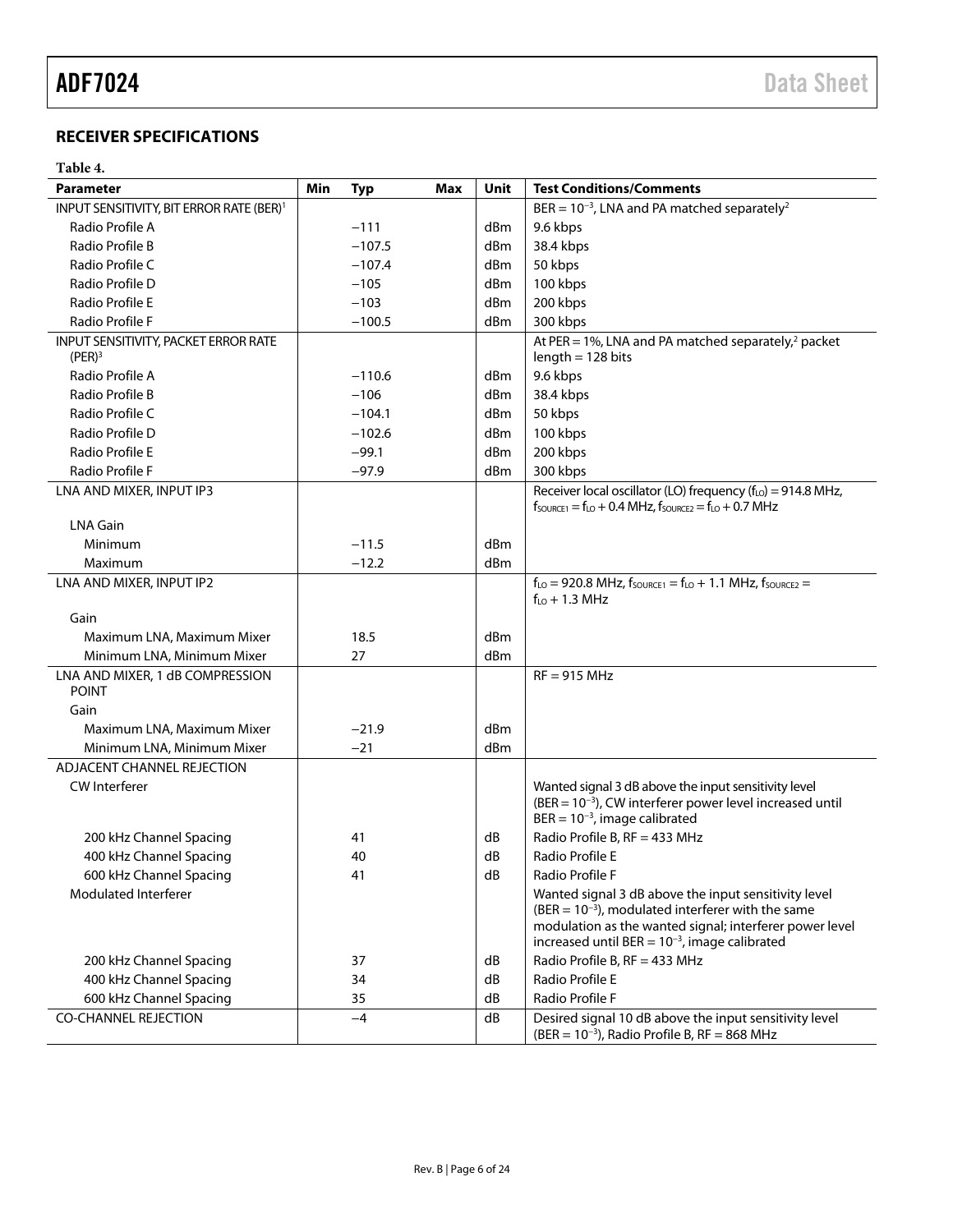## <span id="page-6-0"></span>Data Sheet **ADF7024**

| Parameter                              | Min | <b>Typ</b><br>Max | Unit     | <b>Test Conditions/Comments</b>                                                                                                                                                               |
|----------------------------------------|-----|-------------------|----------|-----------------------------------------------------------------------------------------------------------------------------------------------------------------------------------------------|
| <b>BLOCKING</b>                        |     |                   |          | Desired signal 3 dB above the input sensitivity level<br>$(BER = 10^{-3})$ , carrier wave interferer, power level increased                                                                   |
|                                        |     |                   |          | until BER = $10^{-3}$ , Radio Profile B                                                                                                                                                       |
| $RF = 433 MHz$                         |     |                   |          |                                                                                                                                                                                               |
| $±2$ MHz                               |     | 68                | dB       |                                                                                                                                                                                               |
| $±10$ MHz                              |     | 76                | dB       |                                                                                                                                                                                               |
| $RF = 868 MHz$                         |     |                   |          |                                                                                                                                                                                               |
| $±2$ MHz                               |     | 66                | dB       |                                                                                                                                                                                               |
| $±10$ MHz                              |     | 74                | dB       |                                                                                                                                                                                               |
| $RF = 915 MHz$                         |     |                   |          |                                                                                                                                                                                               |
| $±2$ MHz                               |     | 66                | dB       |                                                                                                                                                                                               |
| $±10$ MHz                              |     | 74                | dB       |                                                                                                                                                                                               |
| BLOCKING, ETSI EN 300 220              |     |                   |          | Measurement procedure as per ETSI EN 300-220-1 V2.3.1;<br>desired signal 3 dB above the ETSI EN 300-220 reference<br>sensitivity level of -99 dBm, Radio Profile B, unmodulated<br>interferer |
| $±2$ MHz                               |     | $-28$             | dBm      |                                                                                                                                                                                               |
| $±10$ MHz                              |     | $-20.5$           | dBm      |                                                                                                                                                                                               |
| <b>WIDEBAND INTERFERENCE REJECTION</b> |     | 75                | dB       | RF = 868 MHz, swept from 10 MHz to 100 MHz either<br>side of the RF                                                                                                                           |
| <b>IMAGE CHANNEL ATTENUATION</b>       |     |                   |          | Measured as image attenuation at the IF filter output,<br>carrier wave interferer at 400 kHz below the channel<br>frequency, 100 kHz IF filter bandwidth                                      |
| 868 MHz, 915 MHz                       |     | 36/45             | dB       | Uncalibrated/calibrated                                                                                                                                                                       |
| 433 MHz                                |     | 40/54             | dB       | Uncalibrated/calibrated                                                                                                                                                                       |
| <b>AFC</b>                             |     |                   |          |                                                                                                                                                                                               |
| Accuracy                               |     | $\mathbf{1}$      | kHz      |                                                                                                                                                                                               |
| <b>RSSI</b>                            |     |                   |          |                                                                                                                                                                                               |
| Range at Input                         |     | $-97$ to $-26$    | dBm      |                                                                                                                                                                                               |
| Linearity                              |     | ±2                | dB       |                                                                                                                                                                                               |
| Absolute Accuracy                      |     | ±3                | dB       |                                                                                                                                                                                               |
| <b>MAXIMUM RF INPUT LEVEL</b>          |     | 12                | dBm      |                                                                                                                                                                                               |
| LNA INPUT IMPEDANCE, DIFFERENTIAL      |     |                   |          |                                                                                                                                                                                               |
| <b>Receive Mode</b>                    |     |                   |          |                                                                                                                                                                                               |
| $f_{RF}$ = 915 MHz                     |     | $75.9 - j32.3$    | Ω        |                                                                                                                                                                                               |
| $f_{RF}$ = 868 MHz                     |     | $78.0 - j32.4$    | Ω        |                                                                                                                                                                                               |
| $f_{RF} = 433 \text{ MHz}$             |     | $95.5 - j23.9$    | $\Omega$ |                                                                                                                                                                                               |
| <b>Transmit Mode</b>                   |     |                   |          |                                                                                                                                                                                               |
| $f_{RF}$ = 915 MHz                     |     | $7.6 + j9.2$      | Ω        |                                                                                                                                                                                               |
| $f_{RF} = 868 \text{ MHz}$             |     | $7.7 + j8.6$      | Ω        |                                                                                                                                                                                               |
| $f_{RF} = 433 \text{ MHz}$             |     | $7.9 + j4.6$      | Ω        |                                                                                                                                                                                               |
| RX SPURIOUS EMISSIONS <sup>4</sup>     |     |                   |          |                                                                                                                                                                                               |
| Maximum < 1 GHz                        |     | $-66$             | dBm      | At antenna input, unfiltered conductive                                                                                                                                                       |
| Maximum > 1 GHz                        |     | $-62$             | dBm      | At antenna input, unfiltered conductive                                                                                                                                                       |

<sup>1</sup> Sensitivity measured with FSK modulation.<br><sup>2</sup> Sensitivity for combined Tx/Rx matching network case is typically 1 dB less than separate Tx/Rx matching networks.<br><sup>3</sup> Sensitivity measured with FSK modulation and AFC disa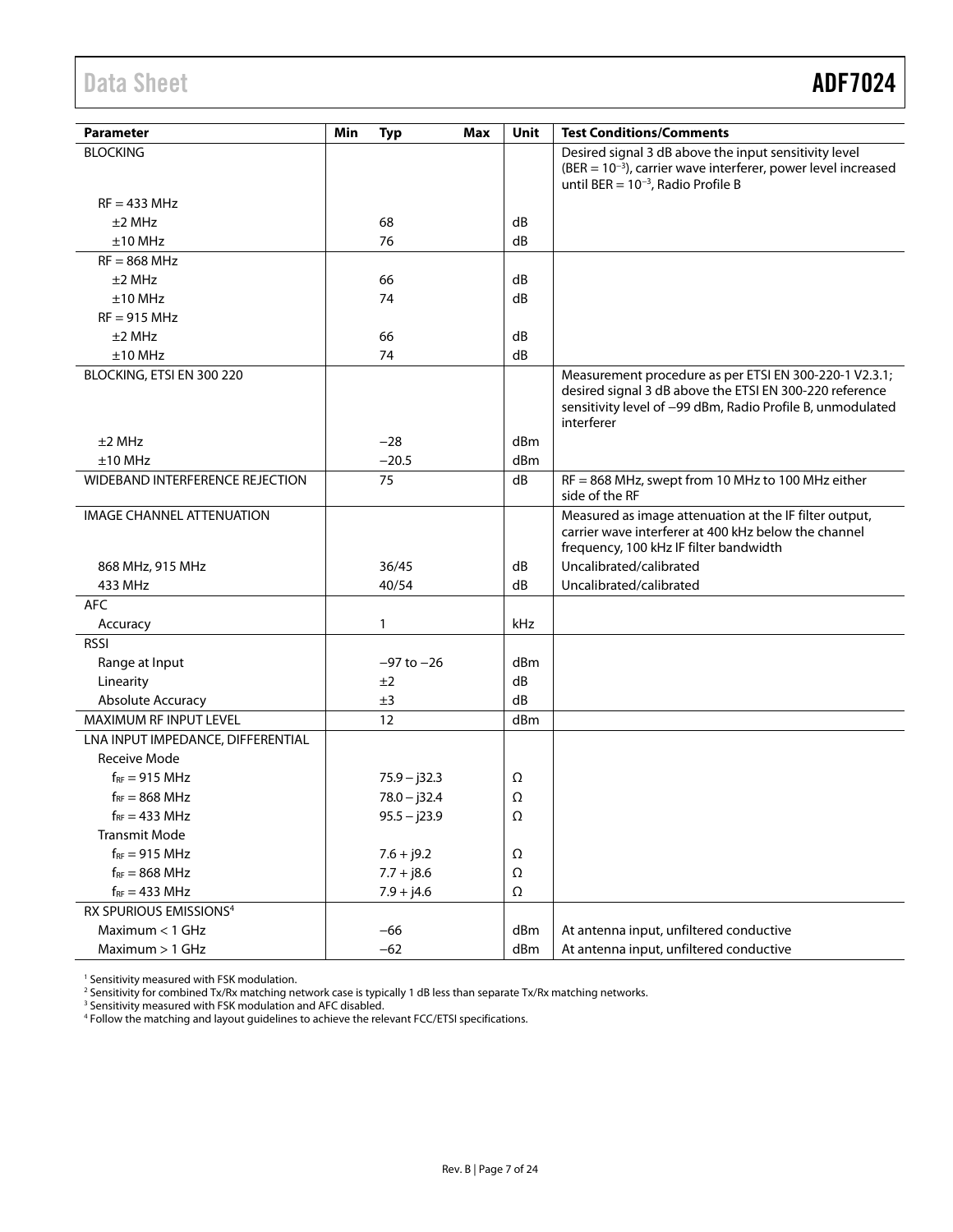### <span id="page-7-0"></span>**TIMING AND DIGITAL SPECIFICATIONS**

### **Table 5.**

| <b>Parameter</b>                     | Symbol                | <b>Min</b>          | <b>Typ</b>             | Max                 | Unit | <b>Test Conditions/Comments</b>                         |
|--------------------------------------|-----------------------|---------------------|------------------------|---------------------|------|---------------------------------------------------------|
| <b>Rx AND Tx TIMING PARAMETERS</b>   |                       |                     |                        |                     |      |                                                         |
| PHY_ON to PHY_RX (on                 |                       |                     | 300                    |                     | μs   | Includes VCO calibration and synthesizer settling       |
| CMD_PHY_RX)                          |                       |                     |                        |                     |      |                                                         |
| PHY_ON to PHY_TX (on                 |                       |                     | 296                    |                     | μs   | Includes VCO calibration and synthesizer settling, does |
| CMD_PHY_TX)                          |                       |                     |                        |                     |      | not include PA ramp-up                                  |
| <b>LOGIC INPUTS</b>                  |                       |                     |                        |                     |      |                                                         |
| Input Voltage                        |                       |                     |                        |                     |      |                                                         |
| High                                 | <b>VINH</b>           | $0.7 \times V_{DD}$ |                        |                     | v    |                                                         |
| Low                                  | <b>VINL</b>           |                     |                        | $0.2 \times V_{DD}$ | V    |                                                         |
| Input Current                        | INH/INL               |                     |                        | ±1                  | μA   |                                                         |
| Input Capacitance                    | $C_{IN}$              |                     |                        | 10                  | pF   |                                                         |
| <b>LOGIC OUTPUTS</b>                 |                       |                     |                        |                     |      |                                                         |
| Output Voltage                       |                       |                     |                        |                     |      |                                                         |
| High                                 | <b>V<sub>OH</sub></b> | $V_{DD} - 0.4$      |                        |                     | V    | $I_{OH} = 500 \mu A$                                    |
| Low                                  | <b>VOL</b>            |                     |                        | 0.4                 | v    | $I_{OL} = 500 \mu A$                                    |
| <b>GPx Rise/Fall</b>                 |                       |                     |                        | 5                   | ns   |                                                         |
| <b>GPx Load</b>                      |                       |                     |                        | 10                  | pF   |                                                         |
| Maximum Output Current               |                       |                     | 5                      |                     | mA   |                                                         |
| <b>ATB OUTPUTS</b>                   |                       |                     |                        |                     |      | Used for external PA and LNA control                    |
| ADCIN_ATB3 and ATB4                  |                       |                     |                        |                     |      |                                                         |
| Output High Voltage, V <sub>OH</sub> |                       |                     | 1.8                    |                     | ٧    |                                                         |
| Output Low Voltage, V <sub>OL</sub>  |                       |                     | 0.1                    |                     | V    |                                                         |
| Maximum Output Current               |                       |                     | 0.5                    |                     | mA   |                                                         |
| GP5 ATB1 and ATB2                    |                       |                     |                        |                     |      |                                                         |
| Output High Voltage, V <sub>OH</sub> |                       |                     | <b>V</b> <sub>DD</sub> |                     | V    |                                                         |
| Output Low Voltage, V <sub>OL</sub>  |                       |                     | 0.1                    |                     | v    |                                                         |
| Maximum Output Current               |                       |                     | 5                      |                     | mA   |                                                         |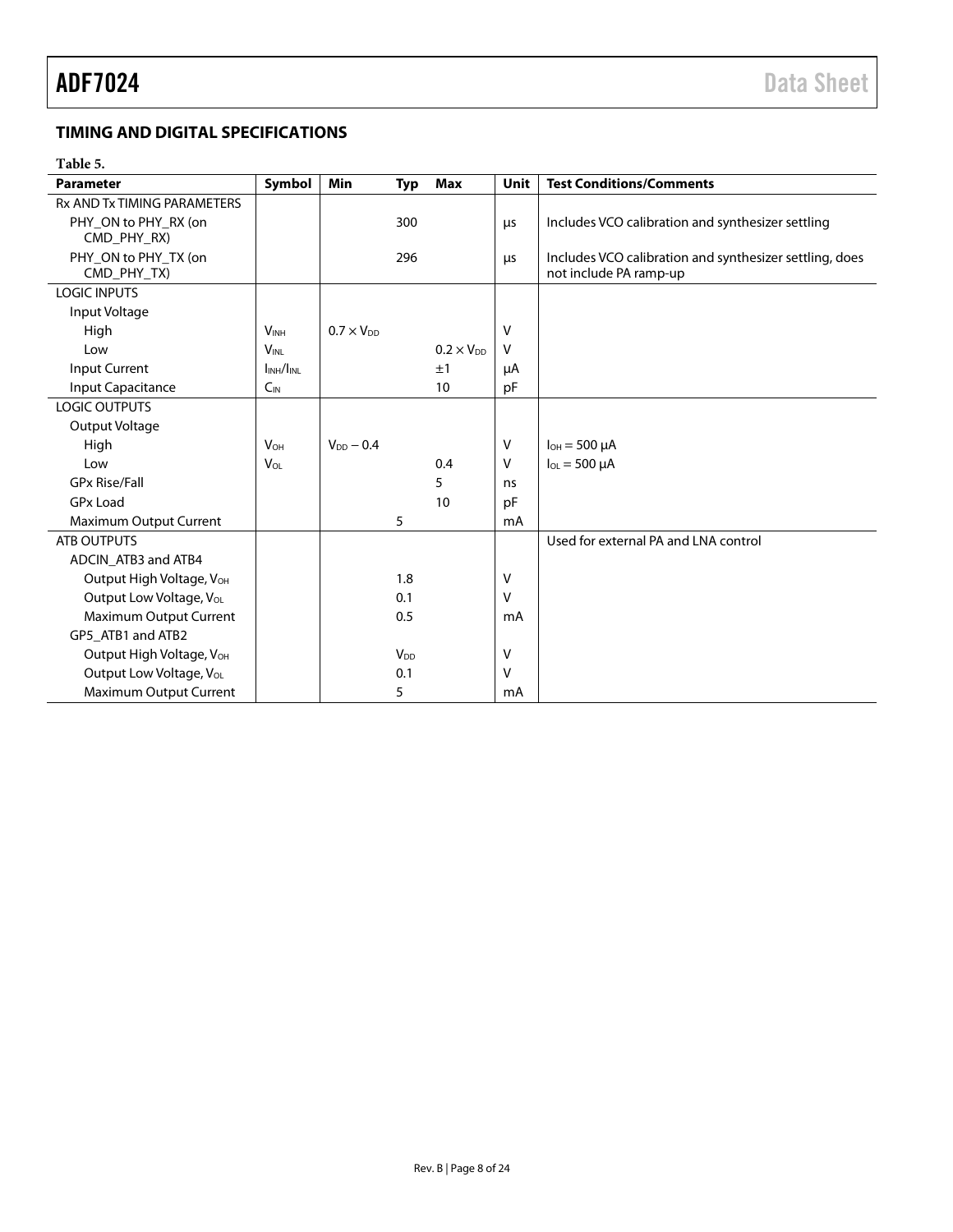### <span id="page-8-0"></span>**AUXILARY BLOCK SPECIFICATIONS**

### **Table 6.**

| <b>Parameter</b>                 | Min                 | <b>Typ</b>   | <b>Max</b>           | Unit              | <b>Test Conditions/Comments</b>                                                 |
|----------------------------------|---------------------|--------------|----------------------|-------------------|---------------------------------------------------------------------------------|
| 32 kHz RC OSCILLATOR             |                     |              |                      |                   |                                                                                 |
| Frequency                        |                     | 32.768       |                      | kHz               | After calibration                                                               |
| <b>Frequency Accuracy</b>        |                     | 1.5          |                      | $\%$              | After calibration at 25°C                                                       |
| <b>Frequency Drift</b>           |                     |              |                      |                   |                                                                                 |
| <b>Temperature Coefficient</b>   |                     | 0.14         |                      | %/°C              |                                                                                 |
| Voltage Coefficient              |                     | 4            |                      | % /V              |                                                                                 |
| <b>Calibration Time</b>          |                     | 1.25         |                      | ms                |                                                                                 |
| WAKE-UP CONTROLLER (WUC)         |                     |              |                      |                   |                                                                                 |
| Hardware Timer                   |                     |              |                      |                   |                                                                                 |
| Wake-Up Period                   | $61 \times 10^{-6}$ |              | $1.31 \times 10^{5}$ | sec               |                                                                                 |
| Firmware Timer                   |                     |              |                      |                   |                                                                                 |
| Wake-Up Period                   | 1                   |              | $2^{16}$             | Hardware          | Firmware counter counts of the number of                                        |
|                                  |                     |              |                      | periods           | hardware wake-up cycles, resolution of 16 bits                                  |
| <b>ADC</b>                       |                     |              |                      |                   |                                                                                 |
| Resolution                       |                     | 8            |                      | <b>Bits</b>       |                                                                                 |
| <b>DNL</b>                       |                     | ±1           |                      | <b>LSB</b>        | $V_{DD}$ from 2.2 V to 3.6 V, T <sub>A</sub> = 25°C                             |
| <b>INL</b>                       |                     | ±1           |                      | <b>LSB</b>        | $V_{DD}$ from 2.2 V to 3.6 V, T <sub>A</sub> = 25°C                             |
| <b>Conversion Time</b>           |                     | 1            |                      | μs                |                                                                                 |
| Input Capacitance                |                     | 12.4         |                      | pF                |                                                                                 |
| <b>BATTERY MONITOR</b>           |                     |              |                      |                   |                                                                                 |
| Absolute Accuracy                |                     | ±45          |                      | mV                |                                                                                 |
| Alarm Voltage Set Point          | 1.7                 |              | 2.7                  | $\mathsf{V}$      |                                                                                 |
| Alarm Voltage Step Size          |                     | 62           |                      | mV                | 5-bit resolution                                                                |
| Start-Up Time                    |                     |              | 100                  | μs                |                                                                                 |
| <b>Current Consumption</b>       |                     | 30           |                      | μA                | When enabled                                                                    |
| <b>TEMPERATURE SENSOR</b>        |                     |              |                      |                   |                                                                                 |
| Range                            | $-40$               |              | $+85$                | °C                |                                                                                 |
| Resolution                       |                     | 0.3          |                      | $^{\circ}{\sf C}$ | With averaging                                                                  |
| Accuracy of Temperature Readback |                     | $-4$ to $+7$ |                      | °C                | Temperature range = $-40^{\circ}$ C to $+85^{\circ}$ C<br>(calibrated at 25°C)  |
|                                  |                     | ±4           |                      | °C                | Temperature range = $-36^{\circ}$ C to $+84^{\circ}$ C<br>(calibrated at 25°C)  |
|                                  |                     | ±3           |                      | °C                | Temperature range = $-12^{\circ}$ C to +79 $^{\circ}$ C<br>(calibrated at 25°C) |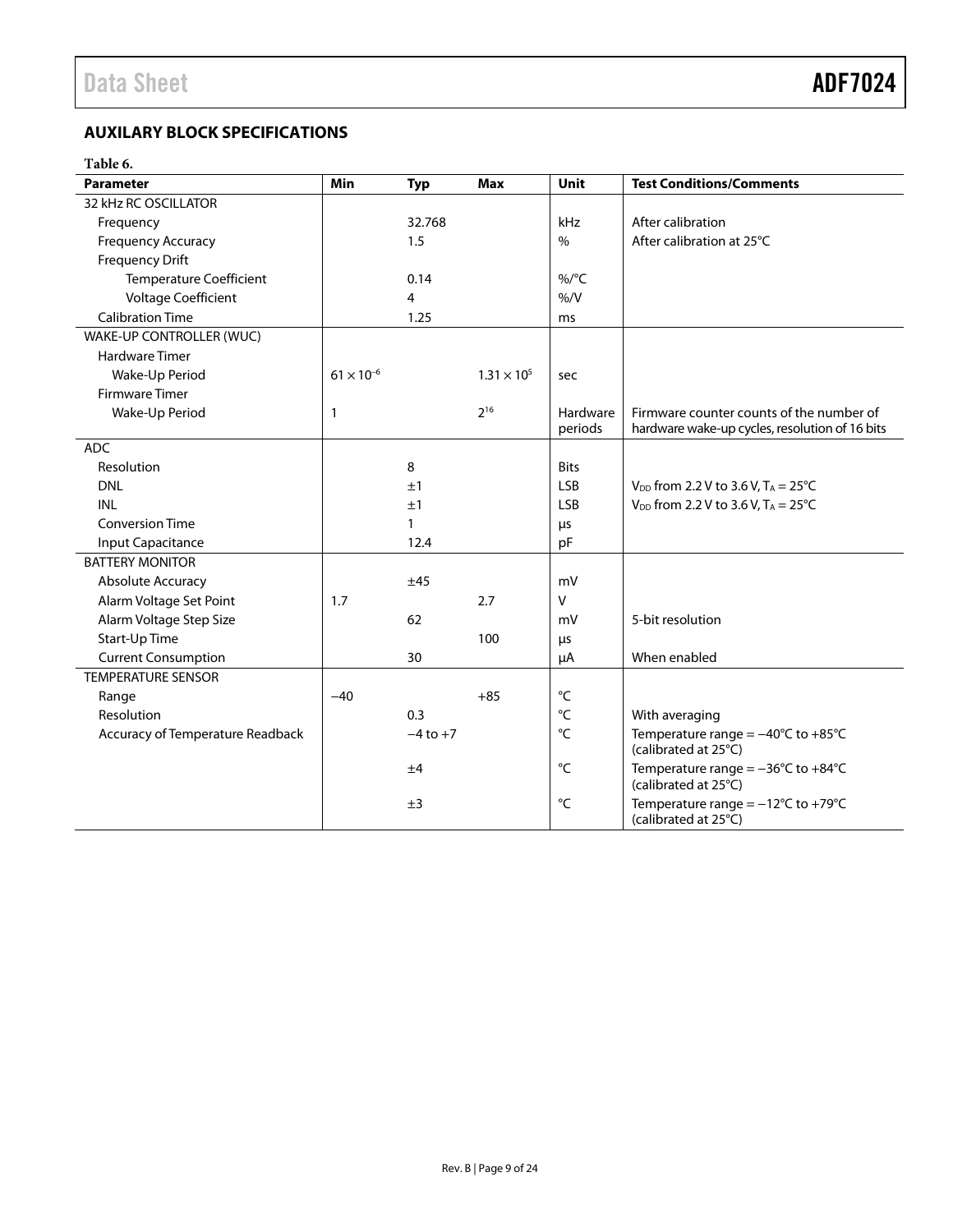### <span id="page-9-0"></span>**GENERAL SPECIFICATIONS**

### **Table 7.**

| <b>Parameter</b>                    | Min   | <b>Typ</b> | <b>Max</b> | Unit   | <b>Test Conditions/Comments</b>                                                                                                                                                   |
|-------------------------------------|-------|------------|------------|--------|-----------------------------------------------------------------------------------------------------------------------------------------------------------------------------------|
| TEMPERATURE RANGE, TA               | $-40$ |            | $+85$      | °C     |                                                                                                                                                                                   |
| <b>VOLTAGE SUPPLY</b>               |       |            |            |        |                                                                                                                                                                                   |
| <b>V<sub>DD</sub></b>               | 2.2   |            | 3.6        | $\vee$ | Applied to VDDBAT1 and VDDBAT2                                                                                                                                                    |
| <b>TRANSMIT CURRENT CONSUMPTION</b> |       |            |            |        | In the PHY_TX state, PA matched to 50 $\Omega$ , separate PA and<br>LNA match                                                                                                     |
| 433 MHz                             |       |            |            |        |                                                                                                                                                                                   |
| $-10$ dBm                           |       | 8.7        |            | mA     |                                                                                                                                                                                   |
| 0 <sub>dBm</sub>                    |       | 12.2       |            | mA     |                                                                                                                                                                                   |
| 10 dBm                              |       | 23.3       |            | mA     |                                                                                                                                                                                   |
| 13.5 dBm                            |       | 32.1       |            | mA     |                                                                                                                                                                                   |
| 868 MHz/915 MHz                     |       |            |            |        |                                                                                                                                                                                   |
| $-10$ dBm                           |       | 10.3       |            | mA     |                                                                                                                                                                                   |
| 0 <sub>dBm</sub>                    |       | 13.3       |            | mA     |                                                                                                                                                                                   |
| $10$ dBm                            |       | 24.1       |            | mA     |                                                                                                                                                                                   |
| 13.5 dBm                            |       | 32.1       |            | mA     |                                                                                                                                                                                   |
| POWER MODES                         |       |            |            |        |                                                                                                                                                                                   |
| PHY_SLEEP (Deep Sleep Mode 2)       |       | 0.18       |            | μA     | Sleep mode, memory not retained                                                                                                                                                   |
| PHY_SLEEP (Deep Sleep Mode 1)       |       | 0.33       |            | μA     | Sleep mode, memory retained                                                                                                                                                       |
| PHY_SLEEP (RC Oscillator Active)    |       | 0.75       |            | μA     | WUC active, RC oscillator running, memory retained                                                                                                                                |
| PHY OFF                             |       |            |            | mA     | Device in PHY_OFF state, 26 MHz oscillator running, digital<br>and synthesizer regulators active, all register values retained                                                    |
| PHY_ON                              |       | 1          |            | mA     | Device in PHY_ON state, 26 MHz oscillator running, digital,<br>synthesizer, VCO, and RF regulators active, baseband filter<br>calibration performed, all register values retained |
| PHY_RX                              |       | 12.8       |            | mA     | Device in PHY_RX state                                                                                                                                                            |
| <b>SMART WAKE MODE</b>              |       |            |            |        | Average current consumption                                                                                                                                                       |
|                                     |       | 21.78      |            | μA     | Autonomous reception every 1 sec, with receive dwell<br>time of 1.25 ms, using RC oscillator, Radio Profile B                                                                     |
|                                     |       | 11.75      |            | μA     | Autonomous reception every 1 sec, with receive dwell<br>time of 0.5 ms, using RC oscillator, Radio Profile F                                                                      |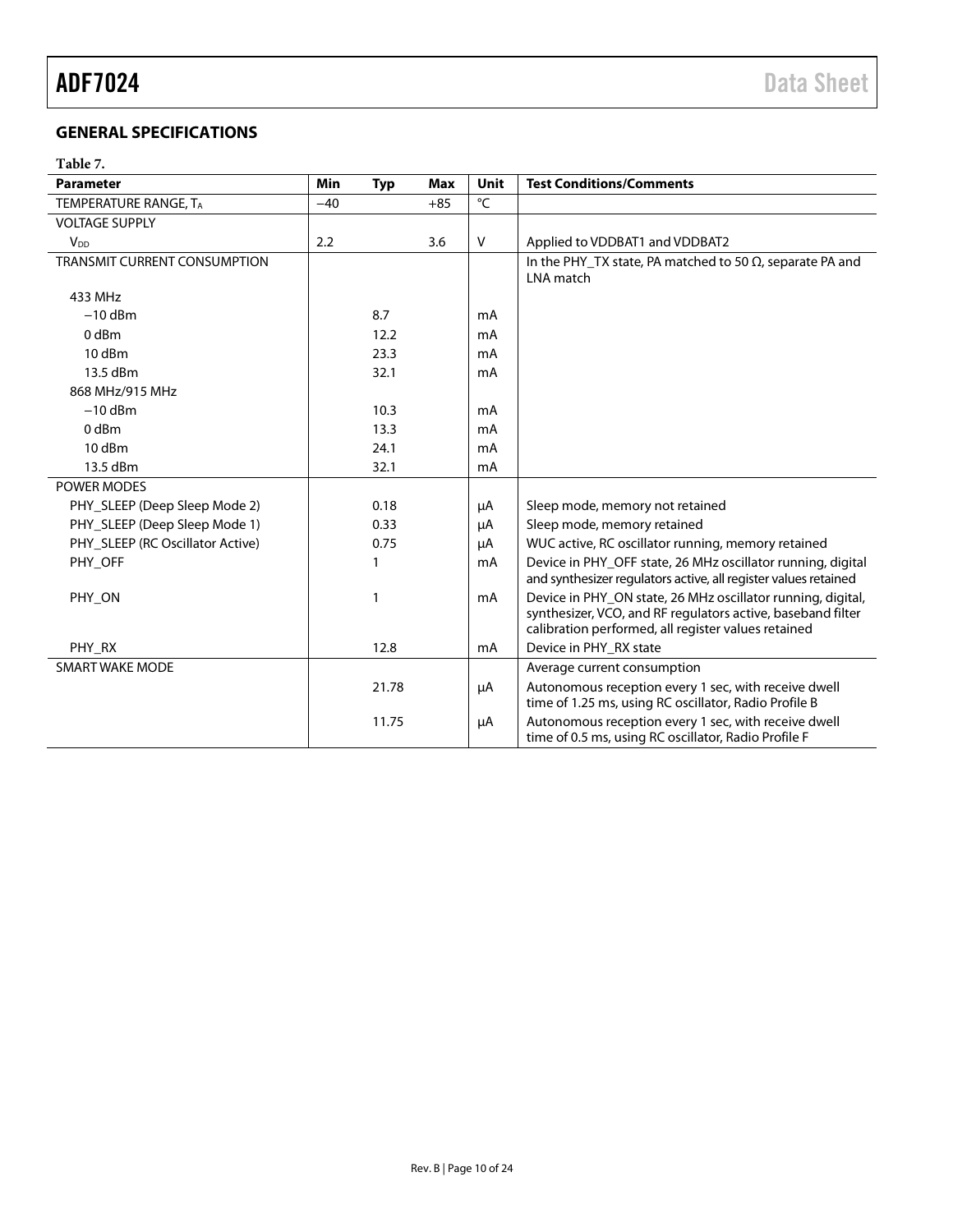### <span id="page-10-0"></span>**TIMING SPECIFICATIONS**

 $V_{DD} = VDDBAT1 = VDDBAT2 = 2.2 V$  to 3.6 V,  $V_{GND} = GND = 0 V$ ,  $T_A = T_{MIN}$  to  $T_{MAX}$ , unless otherwise noted.

### **Table 8. SPI Interface Timing**

| <b>Parameter</b> | Limit | <b>Unit</b> | <b>Test Conditions/Comments</b>                                                                                                                |
|------------------|-------|-------------|------------------------------------------------------------------------------------------------------------------------------------------------|
| t <sub>2</sub>   | 85    | ns min      | CS low to SCLK setup time                                                                                                                      |
| $t_3$            | 85    | ns min      | SCLK high time                                                                                                                                 |
| t <sub>4</sub>   | 85    | ns min      | <b>SCLK</b> low time                                                                                                                           |
| t <sub>5</sub>   | 170   | ns min      | SCLK period                                                                                                                                    |
| $t_6$            | 10    | ns max      | SCLK falling edge to MISO delay                                                                                                                |
| t <sub>7</sub>   | 5     | ns min      | MOSI to SCLK rising edge setup time                                                                                                            |
| t.               | 5     | ns min      | MOSI to SCLK rising edge hold time                                                                                                             |
| t9               | 85    | ns min      | SCLK falling edge to CS hold time                                                                                                              |
| $t_{11}$         | 270   | ns min      | CS high time                                                                                                                                   |
| $t_{12}$         | 310   | us typ      | CS low to MISO high wake-up time, 26 MHz crystal with 7 pF load capacitance, $T_A = 25^{\circ}C$                                               |
| $t_{13}$         | 20    | ns max      | SCLK rise time                                                                                                                                 |
| $t_{14}$         | 20    | ns max      | <b>SCLK</b> fall time                                                                                                                          |
| $t_{15}$         | 25    | us max      | Initialization time; do not issue a command during this time; alternatively, poll the status<br>word and wait for the CMD READY bit to go high |

### *Timing Diagrams*



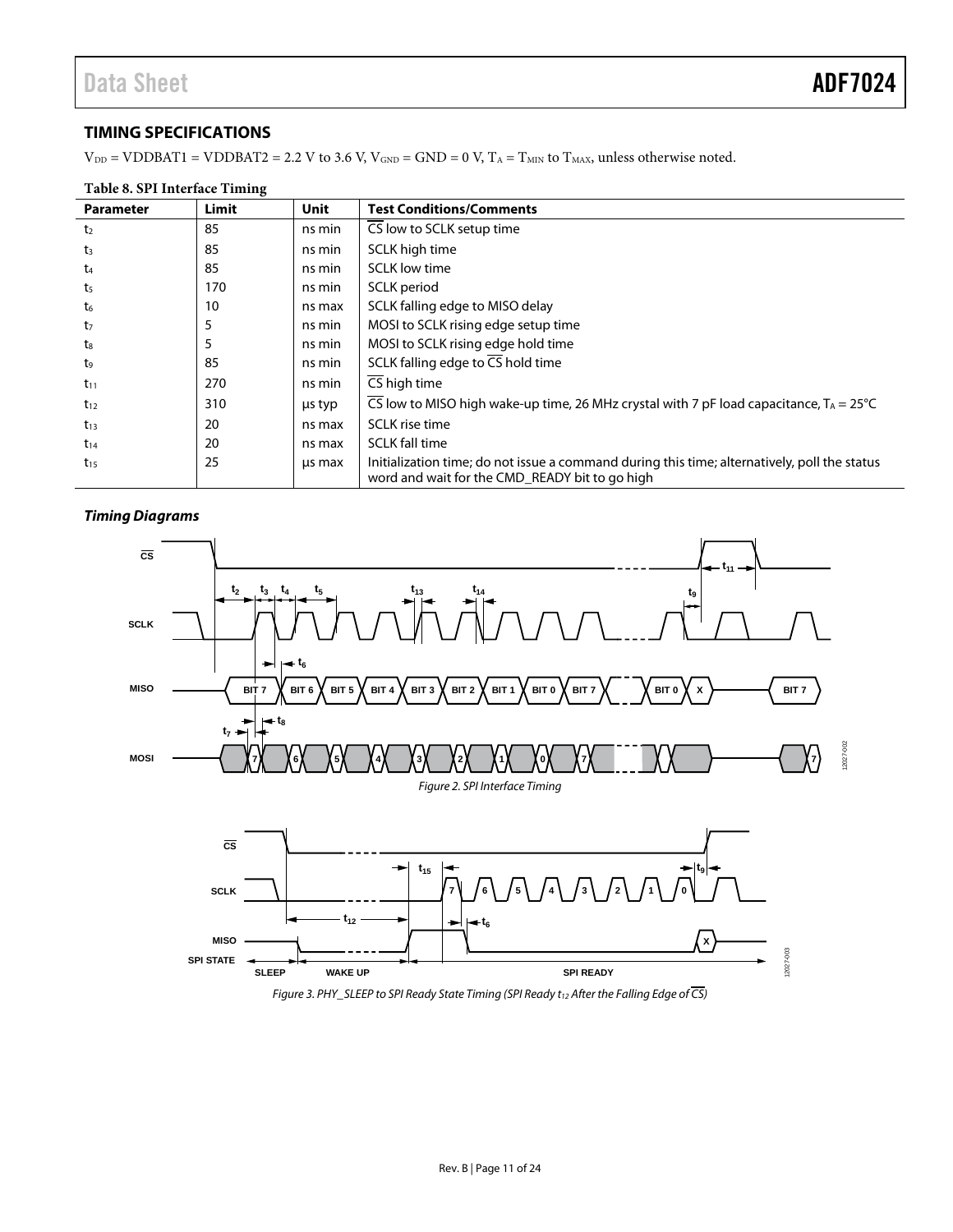## <span id="page-11-0"></span>ABSOLUTE MAXIMUM RATINGS

 $T_A = 25$ °C, unless otherwise noted.

### **Table 9.**

| <b>Parameter</b>                      | Rating                              |
|---------------------------------------|-------------------------------------|
| VDDBAT1, VDDBAT2 to GND               | $-0.3$ V to $+3.96$ V               |
| Operating Temperature Range           |                                     |
| Industrial                            | $-40^{\circ}$ C to $+85^{\circ}$ C  |
| Storage Temperature Range             | $-65^{\circ}$ C to $+125^{\circ}$ C |
| <b>Maximum Junction Temperature</b>   | $150^{\circ}$ C                     |
| LFCSP $\theta_{JA}$ Thermal Impedance | $26^{\circ}$ C/W                    |
| Reflow Soldering                      |                                     |
| Peak Temperature                      | $260^{\circ}$ C                     |
| Time at Peak Temperature              | 40 sec                              |

Stresses at or above those listed under Absolute Maximum Ratings may cause permanent damage to the product. This is a stress rating only; functional operation of the product at these or any other conditions above those indicated in the operational section of this specification is not implied. Operation beyond the maximum operating conditions for extended periods may affect product reliability.

Connect the exposed pad of the LFCSP to ground.

This device is a high performance, RF integrated circuit with an ESD rating of <2 kV; it is ESD sensitive. Take proper precautions for handling and assembly.

### <span id="page-11-1"></span>**ESD CAUTION**



ESD (electrostatic discharge) sensitive device. Charged devices and circuit boards can discharge<br>without detection. Although this product features patented or proprietary protection circuitry, damage

may occur on devices subjected to high energy ESD. Therefore, proper ESD precautions should be taken to avoid performance degradation or loss of functionality.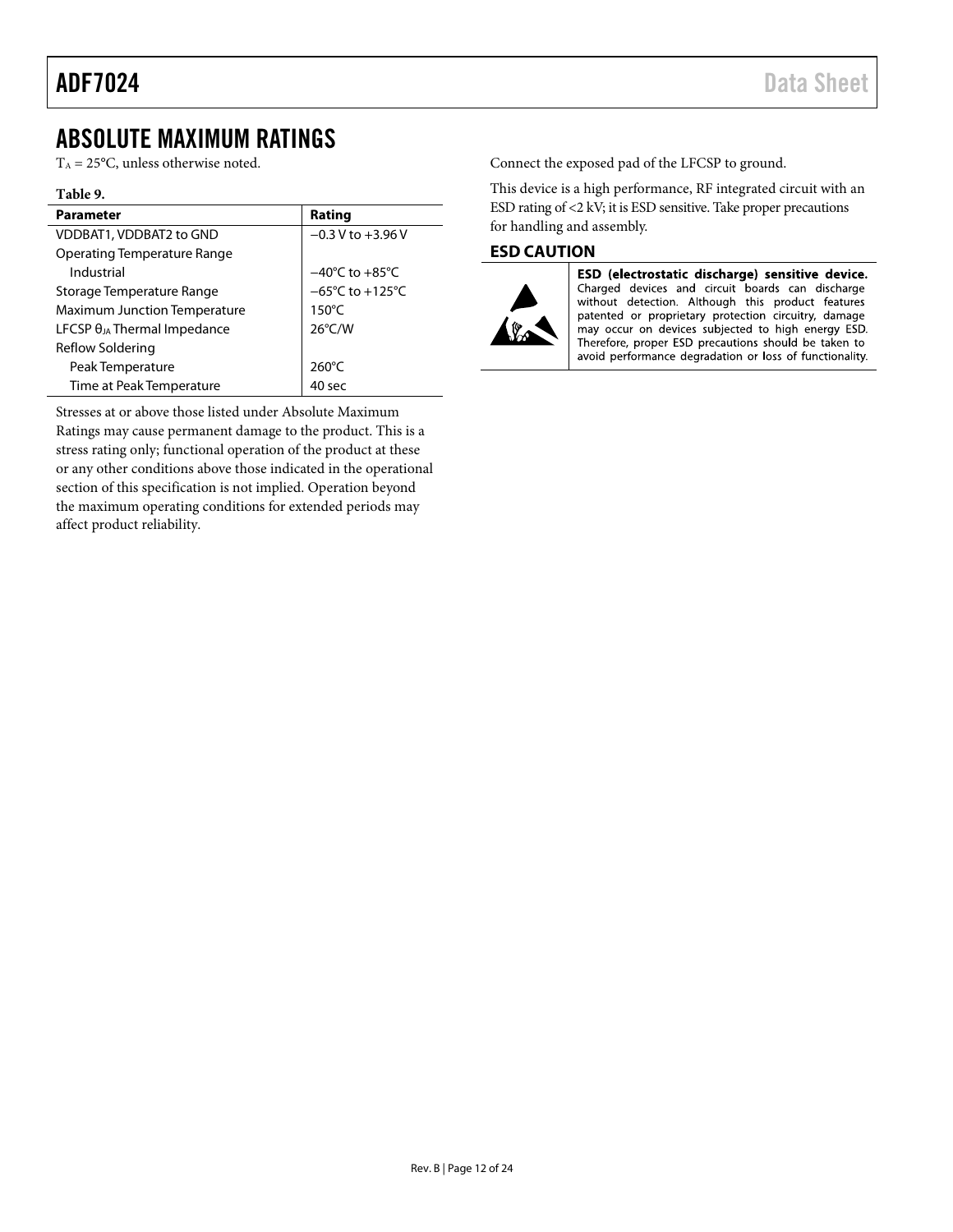## <span id="page-12-0"></span>PIN CONFIGURATION AND FUNCTION DESCRIPTIONS



*Figure 4. Pin Configuration*

### **Table 10. Pin Function Descriptions**

| Pin No.      | <b>Mnemonic</b>          | <b>Description</b>                                                                                                                                                                    |
|--------------|--------------------------|---------------------------------------------------------------------------------------------------------------------------------------------------------------------------------------|
| $\mathbf{1}$ | CREGRF1                  | Regulator Voltage for RF. For regulator stability and noise rejection, place a 220 nF capacitor between this<br>pin and ground.                                                       |
| 2            | <b>RBIAS</b>             | External Bias Resistor. Place a 36 k $\Omega$ resistor with 2% tolerance between this pin and ground.                                                                                 |
| 3            | CREGRF2                  | Regulator Voltage for RF. For regulator stability and noise rejection, place a 220 nF capacitor between this<br>pin and ground.                                                       |
| 4            | RFI P                    | LNA Positive Input in Receive Mode.                                                                                                                                                   |
| 5            | RFI <sub>N</sub>         | LNA Negative Input in Receive Mode.                                                                                                                                                   |
| 6            | <b>RFO</b>               | PA Output.                                                                                                                                                                            |
| 7            | VDDBAT2                  | Power Supply Pin 2. Place decoupling capacitors to the ground plane as close as possible to this pin.                                                                                 |
| 8            | <b>NC</b>                | No Connect. Do not connect to this pin.                                                                                                                                               |
| 9            | <b>CREGVCO</b>           | Regulator Voltage for the VCO. For regulator stability and noise rejection, place a 220 nF capacitor between<br>this pin and ground.                                                  |
| 10           | <b>VCOGUARD</b>          | Guard/Screen for VCO. Connect this pin to Pin 9.                                                                                                                                      |
| 11           | <b>CREGSYNTH</b>         | Regulator Voltage for the Synthesizer. For regulator stability and noise rejection, place a 220 nF capacitor<br>between this pin and ground.                                          |
| 12           | <b>CWAKEUP</b>           | External Capacitor for Wake-Up Control. Place a 150 nF capacitor between this pin and ground.                                                                                         |
| 13           | XOSC <sub>26</sub> P     | Crystal Oscillator, Positive. Connect the 26 MHz reference crystal between this pin and XOSC26N. If an<br>external reference is connected to XOSC26N, leave this pin open circuited.  |
| 14           | XOSC26N                  | Crystal Oscillator, Negative. Connect the 26 MHz reference crystal between this pin and XOSC26P.<br>Alternatively, an external 26 MHz reference signal can be ac-coupled to this pin. |
| 15           | <b>DGUARD</b>            | Internal Guard/Screen for the Digital Circuitry. Connect this pin to Pin 16, CREGDIG1.                                                                                                |
| 16           | CREGDIG1                 | Regulator Voltage for Digital Section of the Chip. For regulator stability and noise rejection, place a 220 nF<br>capacitor between this pin and ground.                              |
| 17           | GP <sub>0</sub>          | Digital GPIO Pin 0.                                                                                                                                                                   |
| 18           | GP <sub>1</sub>          | Digital GPIO Pin 1.                                                                                                                                                                   |
| 19           | GP <sub>2</sub>          | Digital GPIO Pin 2.                                                                                                                                                                   |
| 20           | IRQ GP3                  | Interrupt Request/Digital GPIO Test Pin 3.                                                                                                                                            |
| 21           | <b>MISO</b>              | Serial Port Master Input/Slave Output.                                                                                                                                                |
| 22           | <b>SCLK</b>              | Serial Port Clock.                                                                                                                                                                    |
| 23           | <b>MOSI</b>              | Serial Port Master Output/Slave Input.                                                                                                                                                |
| 24           | $\overline{\mathsf{CS}}$ | Chip Select (Active Low). A pull-up resistor of 100 k $\Omega$ to V <sub>DD</sub> is recommended to prevent the host processor<br>from inadvertently waking the ADF7024 from sleep.   |
| 25           | GP4                      | Digital GPIO Test Pin 4.                                                                                                                                                              |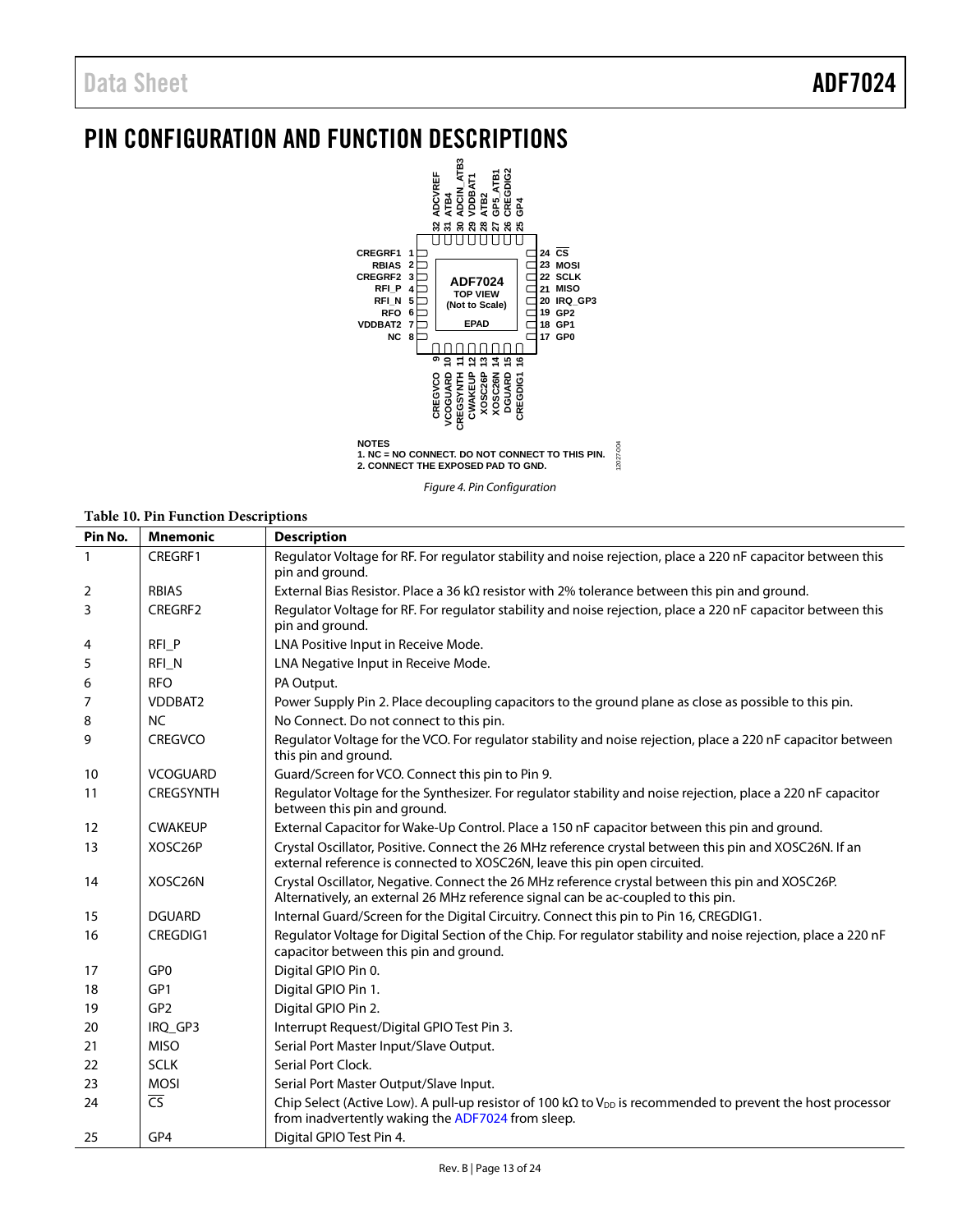| Pin No. | Mnemonic         | <b>Description</b>                                                                                                                                       |
|---------|------------------|----------------------------------------------------------------------------------------------------------------------------------------------------------|
| 26      | CREGDIG2         | Regulator Voltage for Digital Section of the Chip. For regulator stability and noise rejection, place a 220 nF<br>capacitor between this pin and ground. |
| 27      | GP5 ATB1         | Digital GPIO Test Pin 5/Analog Test Pin 1.                                                                                                               |
| 28      | ATB <sub>2</sub> | Analog Test Pin 2.                                                                                                                                       |
| 29      | VDDBAT1          | Digital Power Supply Pin One. Place decoupling capacitors to the ground plane as close as possible to this pin.                                          |
| 30      | ADCIN ATB3       | Analog-to-Digital Converter Input/Analog Test Pin 3.                                                                                                     |
| 31      | ATR4             | Analog Test Pin 4.                                                                                                                                       |
| 32      | <b>ADCVREF</b>   | ADC Reference Output. Place a 220 nF capacitor between this pin and ground for adequate noise rejection.                                                 |
|         | EPAD             | Exposed Package Pad. Connect the exposed pad to GND.                                                                                                     |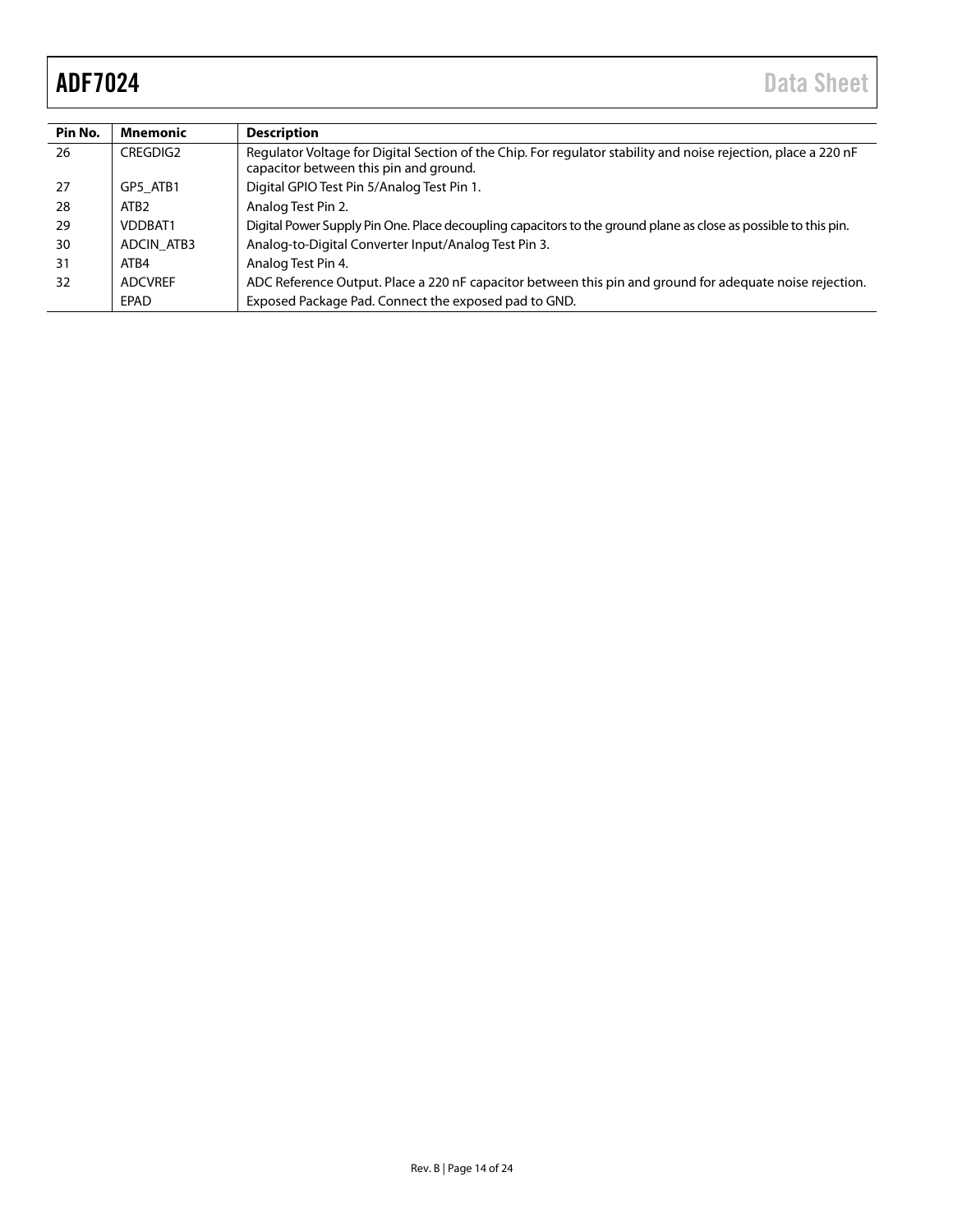## <span id="page-14-0"></span>TYPICAL PERFORMANCE CHARACTERISTICS



*Figure 5. Output Power vs. PA\_LEVEL Setting, Temperature, and VDD at 433 MHz*



*Figure 6. Output Power vs. PA\_LEVEL Setting, Temperature, and V<sub>DD</sub> at 868 MHz*



*Figure 7. Output Power vs. PA\_LEVEL Setting, Temperature, and VDD at 915 MHz*



*Figure 8. Supply Current vs. PA Output Power, Temperature, and V<sub>DD</sub> at 433 MHz (Minimum Recommended V<sub>DD</sub>* = 2.2 V, 1.8 V Operation Shown for Robustness)



*Figure 9. Supply Current vs. Output Power, Temperature, and V<sub>DD</sub> at 868 MHz (Minimum Recommended V<sub>DD</sub>* = 2.2 V, 1.8 V Operation Shown for Robustness)



*Figure 10. Supply Current vs. Output Power, Temperature, and V<sub>DD</sub> at* 915 MHz (Minimum Recommended V<sub>DD</sub> = 2.2 V, 1.8 V Operation Shown for *Robustness)*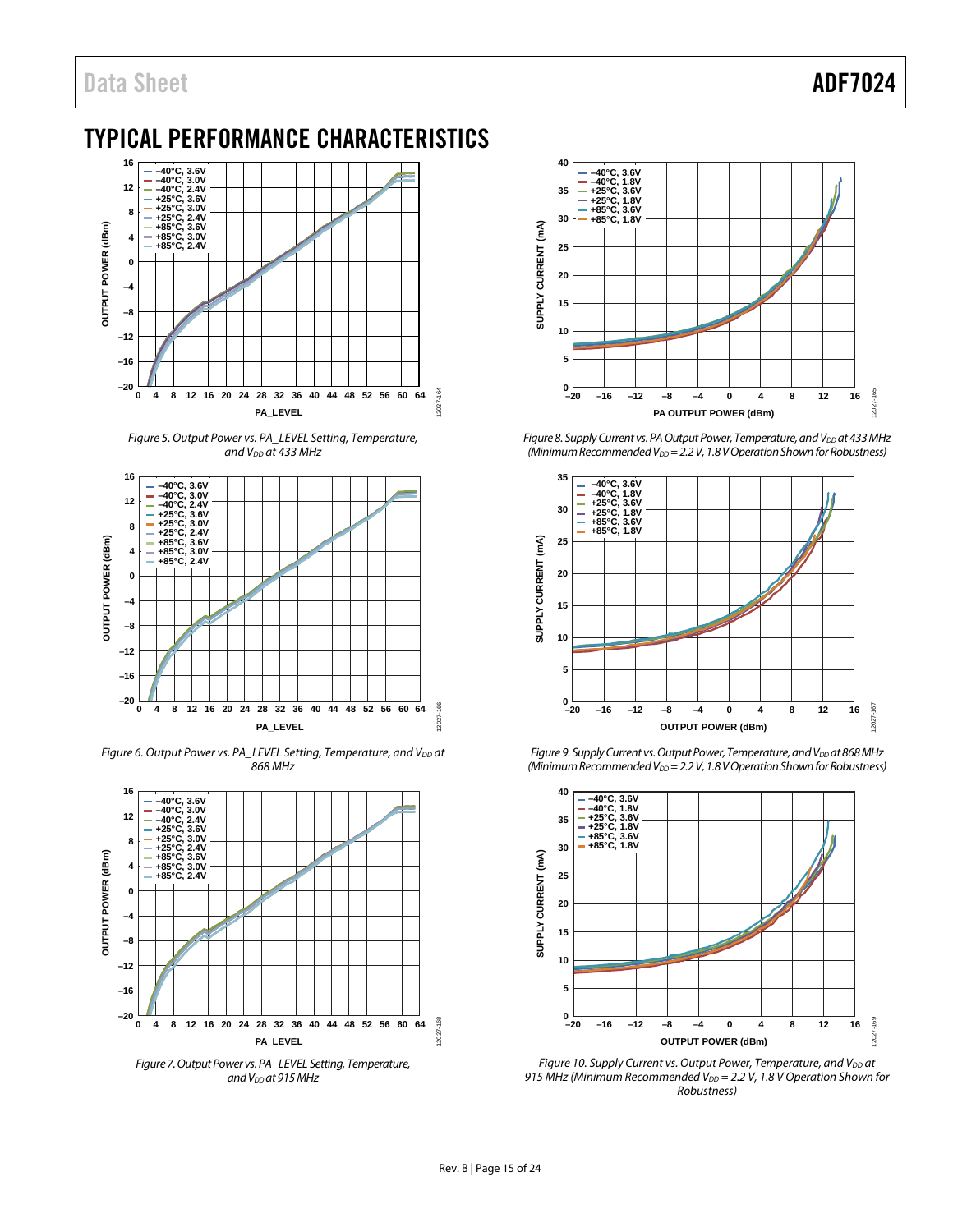





Figure 12. Transmit Spectrum at 868 MHz, GFSK, Radio Profile B, (Minimum Recommended  $V_{DD} = 2.2 V$ , 1.8 V Operation Shown for Robustness)



Figure 13. Transmit Spectrum at 928 MHz, GFSK, Radio Profile F, (Minimum Recommended V<sub>DD</sub> = 2.2 V, 1.8 V Operation Shown for Robustness)



Figure 14. LNA/Mixer 1 dB Compression Point,  $V_{DD} = 3.0$  V, Temperature = 25°C, RF = 915 MHz, LNA Gain = Low, Mixer Gain = Low



Figure 15. LNA/Mixer 1 dB Compression Point,  $V_{DD} = 3.0$  V, Temperature = 25°C, RF = 915 MHz, LNA Gain = High, Mixer Gain = High



Figure 16. LNA/Mixer IIP3,  $V_{DD} = 3.0$  V, Temperature = 25°C, RF = 915 MHz, LNA Gain = Low, Mixer Gain = Low, Source 1 Frequency = 915 MHz + 0.4 MHz, Source 2 Frequency = 915 MHz + 0.7 MHz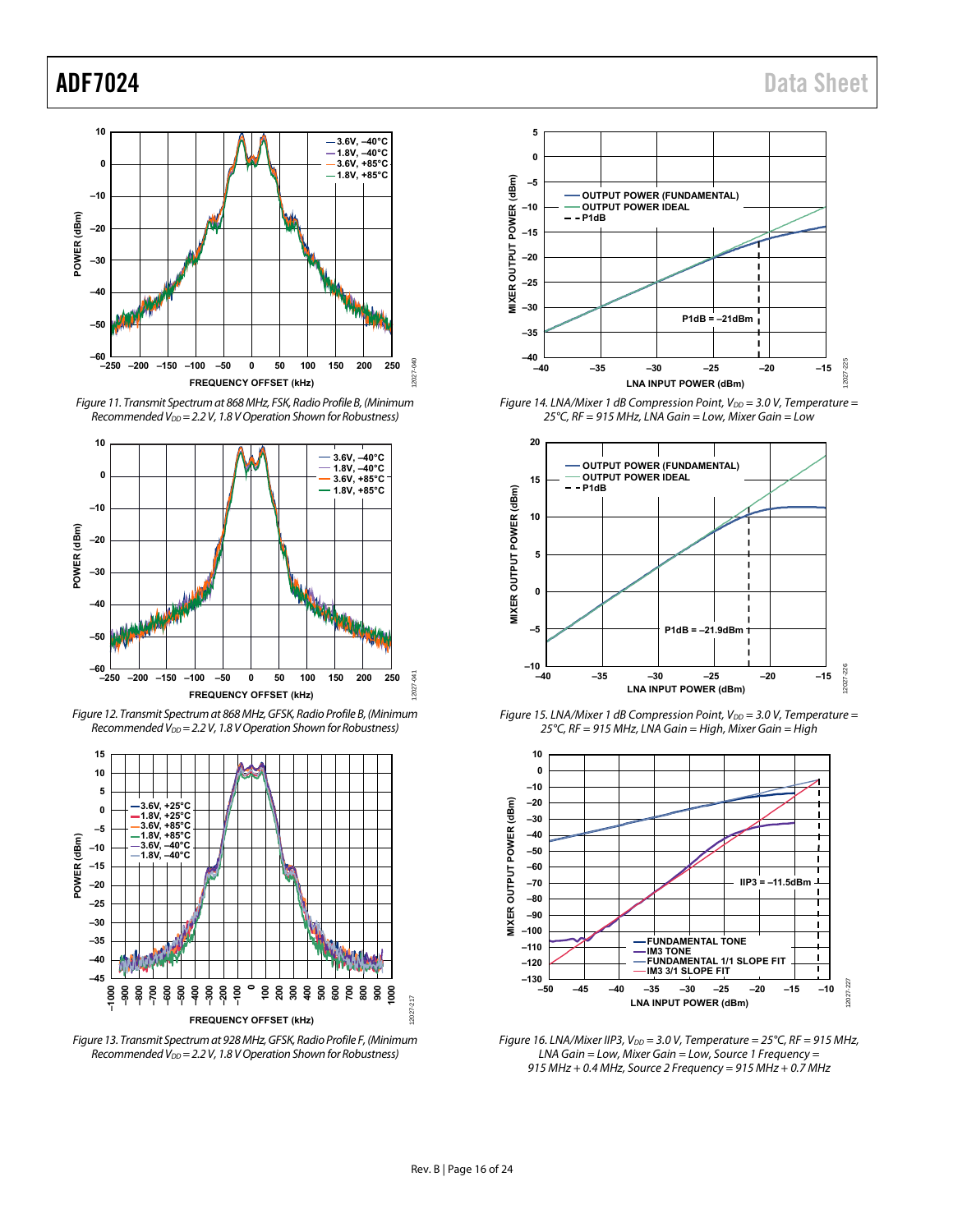### **20 10 0** MIXER OUTPUT POWER (dBm) **MIXER OUTPUT POWER (dBm) –10 –20 –30 IIP3 = –12.2dBm –40 –50 –60 FUNDAMENTAL TONE IM3 TONE FUNDAMENTAL 1/1 SLOPE FIT IM3 3/1 SLOPE FIT –70 –80 –90** 228 12027-228 **–50 –45 –40 –35 –30 –25 –20 –15 –10** 2027-**LNA INPUT POWER (dBm)**

Figure 17. LNA/Mixer IIP3,  $V_{DD} = 3.0$  V, Temperature = 25°C, RF = 915 MHz, LNA Gain = High, Mixer Gain = High, Source 1 Frequency = 915 MHz + 0.4 MHz, Source 2 Frequency = 915 MHz + 0.7 MHz



Figure 18. IF Filter Profile vs. IF Bandwidth,  $V_{DD} = 3.0$  V, Temperature = 25°C



Figure 19. IF Filter Profile vs.  $V_{DD}$  and Temperature, 100 kHz IF Filter Bandwidth (Minimum Recommended  $V_{DD} = 2.2 V$ , 1.8 V Operation Shown for Robustness)





Figure 21. Receiver Wideband Blocking at 868 MHz, Radio Profile D

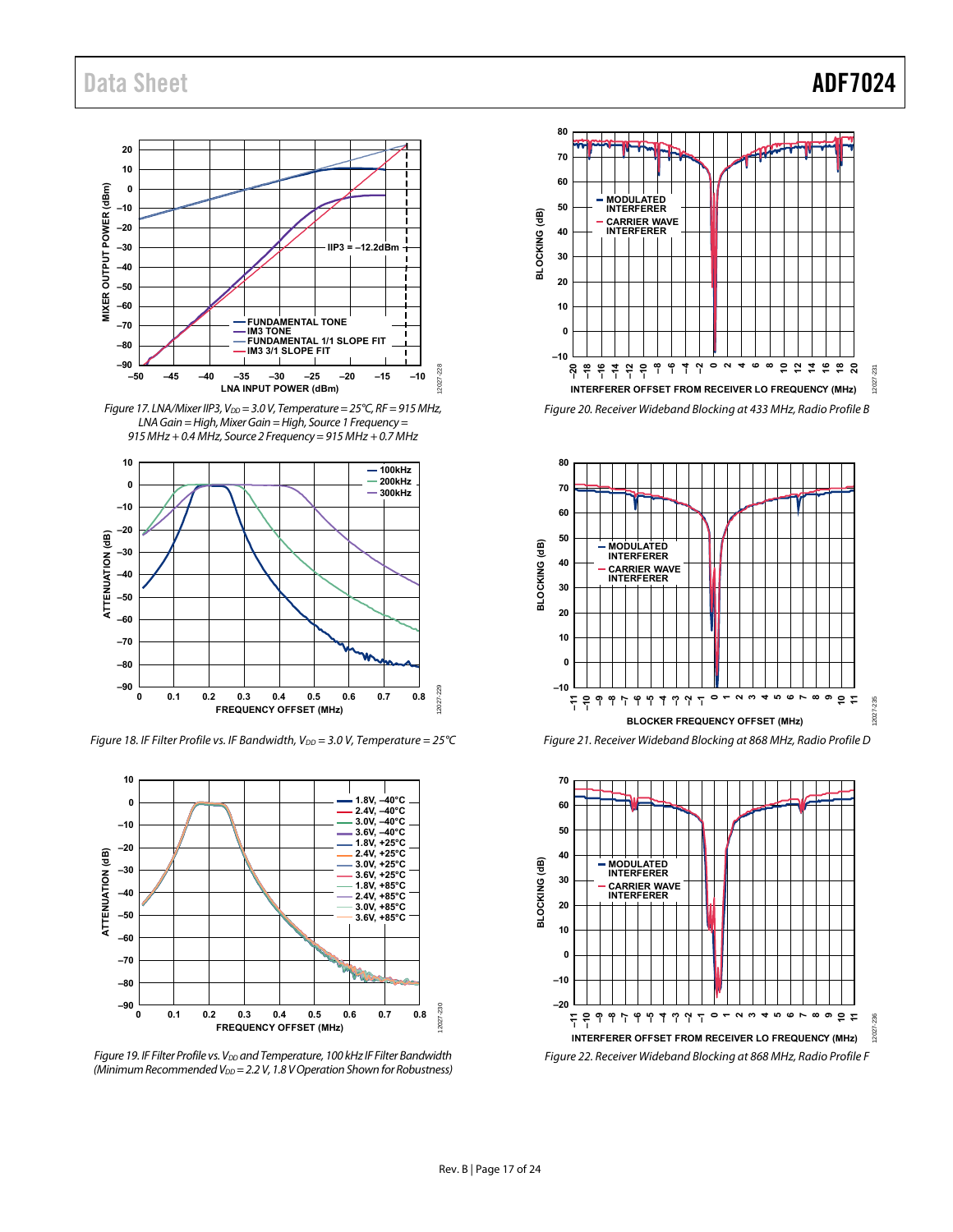









*Figure 25. Receiver Wideband Blocking vs. V<sub>DD</sub> and Temperature, 915 MHz, Radio Profile F*



*Figure 26. Receiver Wideband Blocking at 868 MHz, Radio Profile B, Measured as per ETSI EN 300 220*



*Figure 27. Receiver Close-In Blocking at 915 MHz, Radio Profile D, Image Calibrated*



*Figure 28. Receiver Close-In Blocking at 915 MHz, Radio Profile E, Image Calibrated*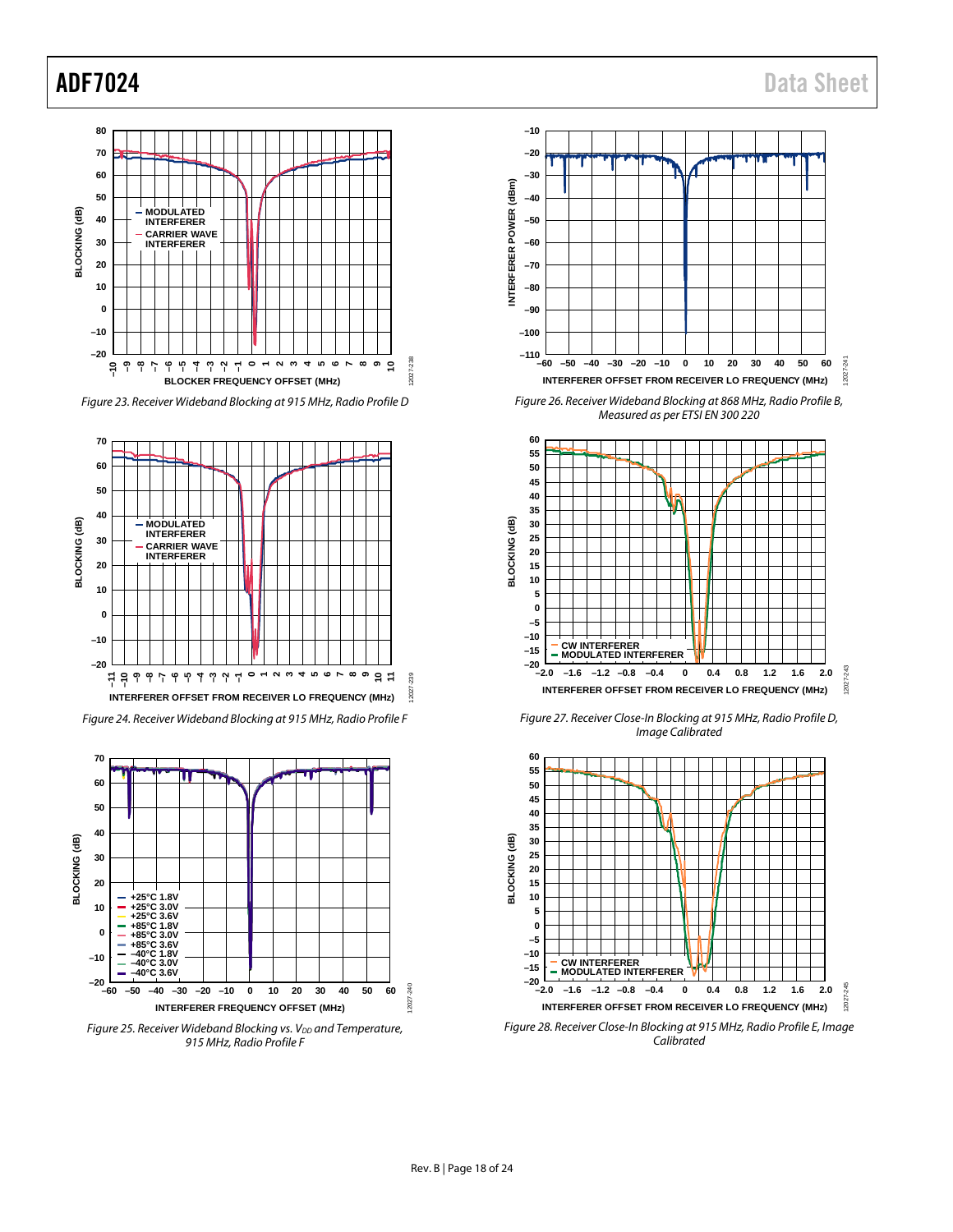## Data Sheet **ADF7024**



*Figure 29. Receiver Close-In Blocking at 915 MHz, Radio Profile F, Image Calibrated*



*Figure 30. Image Attenuation with Calibrated and Uncalibrated Images, 915 MHz, IF Filter Bandwidth = 100 kHz, VDD = 3.0 V, Temperature = 25°C*



*Figure 31. Image Attenuation with Calibrated and Uncalibrated Images, 433 MHz, IF Filter Bandwidth = 100 kHz, VDD = 3.0 V, Temperature = 25°C*



*Figure 32. IF Filter Profile with Calibrated Image vs. IF Filter Bandwidth,*   $921$  *MHz,*  $V_{DD} = 3.0$  *V, Temperature = 25*°C



*Figure 33. Receiver Sensitivity (Bit Error Rate at 10<sup>-3</sup>) vs. V<sub>DD</sub>, Temperature, and RF Frequency, Radio Profile F, FSK, (Minimum Recommended V<sub>DD</sub> = 2.2 V, 1.8 V Operation Shown for Robustness)*



*Figure 34. Packet Error Rate vs. RF Input Powerand Radio Profile (Data Rate), FSK,*  928 MHz, Preamble Length = 64 Bits, V<sub>DD</sub> = 3.0 V, Temperature = 25 °C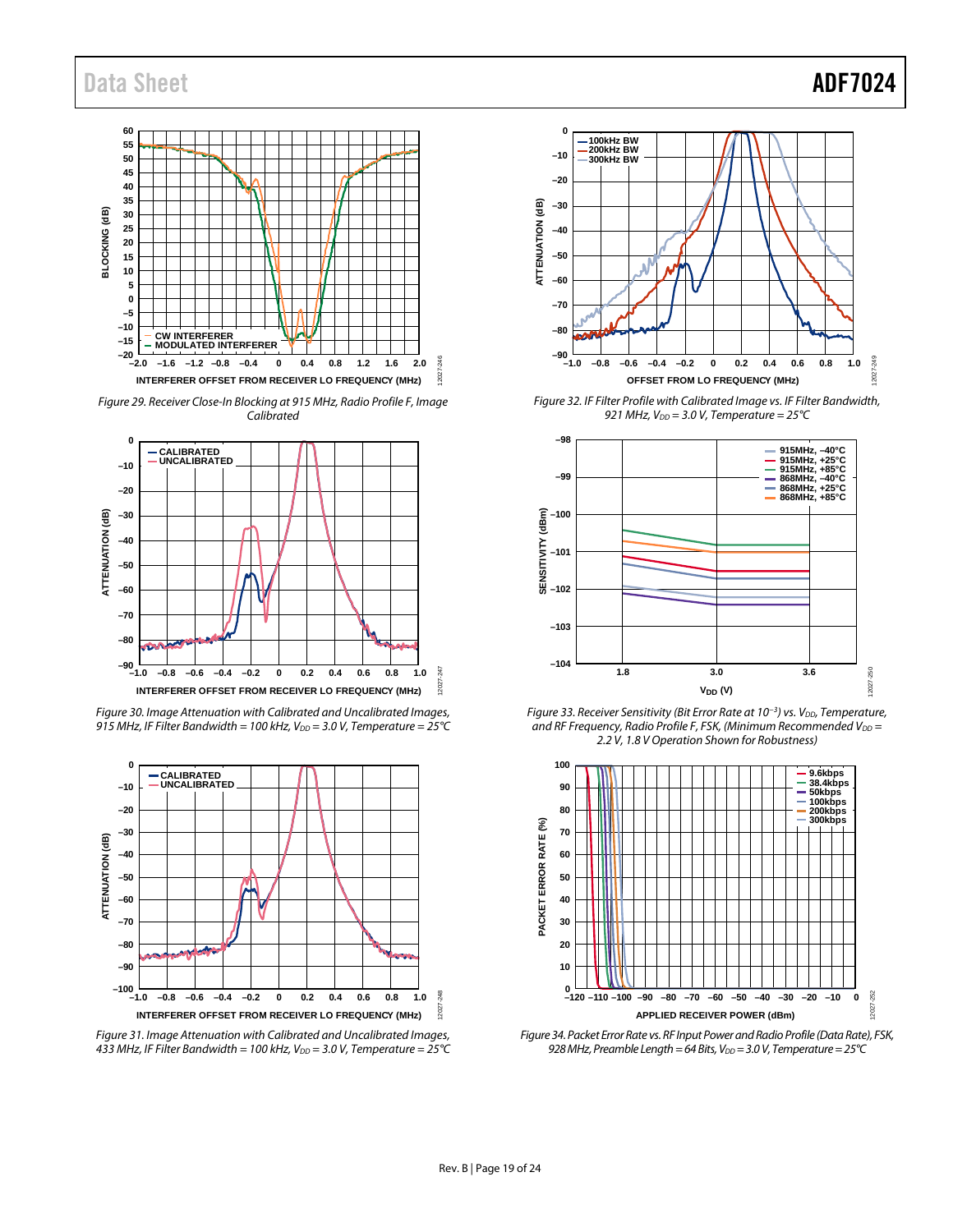

Figure 35. Receiver Sensitivity (Packet Error Rate at 1%) vs. V<sub>DD</sub>, Temperature, and RF, Radio Profile F, FSK, (Minimum Recommended  $V_{DD} = 2.2$  V, 1.8 V Operation Shown for Robustness)



Figure 36. RSSI (via CMD\_GET\_RSSI) vs. RF Input Power, 868 MHz, GFSK, Radio Profile B, IF Bandwidth = 100 kHz, 100 RSSI Measurements at Each Power Level



Figure 37. Mean RSSI Error (via Automatic End of Packet RSSI Measurement) vs. RF Input Power and Data Rate, RF = 868 MHz, GFSK, 100 RSSI Measurements at Each Input Power Level



Figure 38. Typical Accuracy Range of Temperature Sensor vs. Applied Temperature, Calibration Performed at 25°C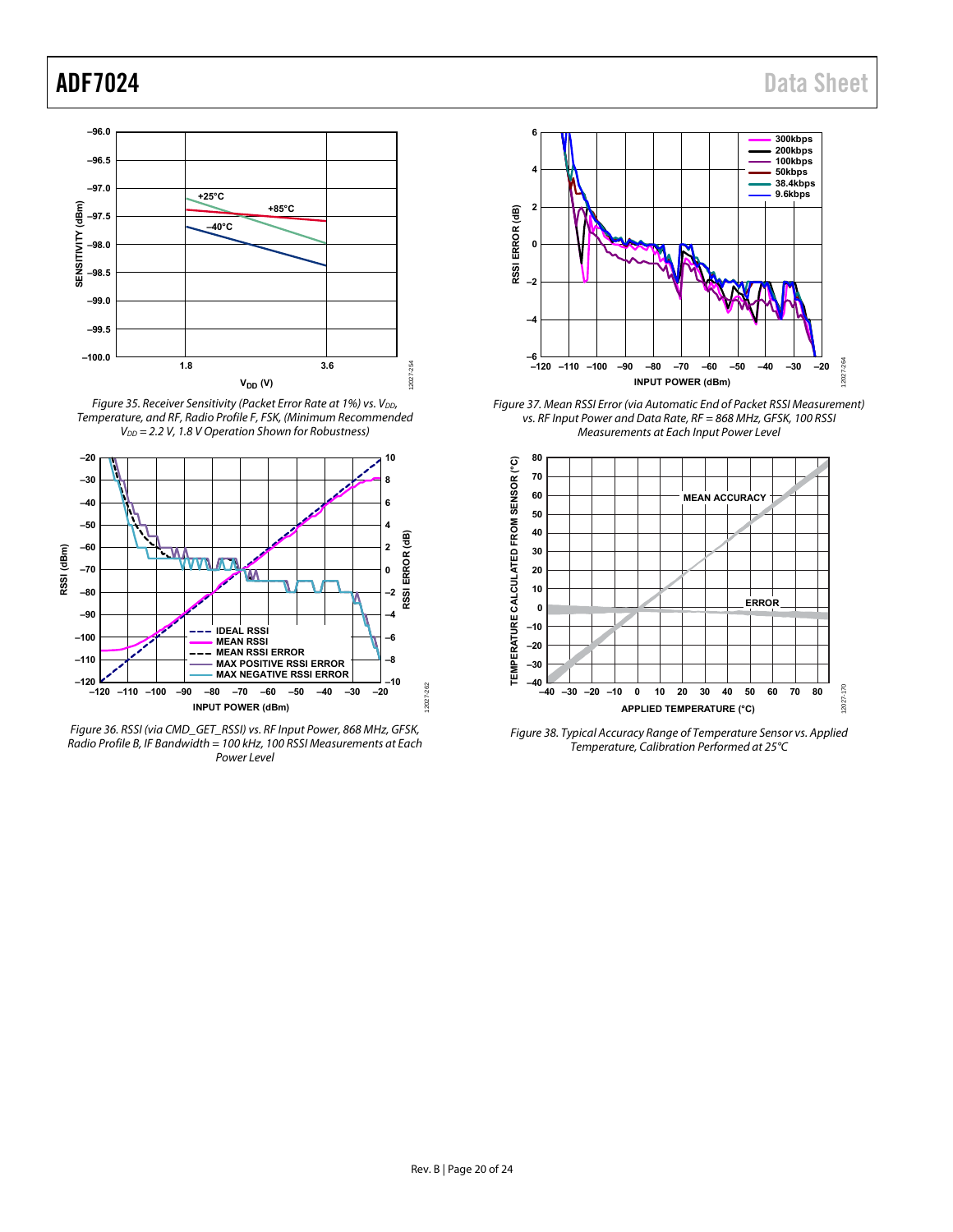## <span id="page-20-0"></span>THEORY OF OPERATION

For detailed information on the operation of th[e ADF7024,](http://www.analog.com/ADF7024?doc=ADF7024.pdf) see the [ADF7024](http://www.analog.com/ADF7024?doc=ADF7024.pdf) Hardware Reference Manual, UG-698, which is only available as part of th[e ADF7024 design resource package.](http://www.analog.com/adf7024-design-pkgs?doc=ADF7024.pdf) 

### <span id="page-20-1"></span>**SPI INTERFACE**

The [ADF7024 i](http://www.analog.com/ADF7024?doc=ADF7024.pdf)s equipped with a 4-wire SPI interface, using the SCLK, MISO, MOSI, and CS pins. The [ADF7024 a](http://www.analog.com/ADF7024?doc=ADF7024.pdf)lways acts as a slave to the host processor. The SPI interface allows the host processor to perform the following operations on the [ADF7024:](http://www.analog.com/ADF7024?doc=ADF7024.pdf) 

- Read and write to th[e ADF7024](http://www.analog.com/ADF7024?doc=ADF7024.pdf) memory spaces.
- Issue commands to th[e ADF7024.](http://www.analog.com/ADF7024?doc=ADF7024.pdf)
- Read back the status of the [ADF7024.](http://www.analog.com/ADF7024?doc=ADF7024.pdf)
- Wake th[e ADF7024](http://www.analog.com/ADF7024?doc=ADF7024.pdf) from the PHY\_SLEEP state.

[Figure 39 s](#page-20-5)hows a typical connection diagram between the processor and th[e ADF7024.](http://www.analog.com/ADF7024?doc=ADF7024.pdf) The diagram also shows the direction of the signal flow for each pin.



Figure 39. Host Processor Interface

<span id="page-20-5"></span>The status word of th[e ADF7024 i](http://www.analog.com/ADF7024?doc=ADF7024.pdf)s returned over the MISO automatically each time a byte is transferred over the MOSI. The status word contains the current [ADF7024 s](http://www.analog.com/ADF7024?doc=ADF7024.pdf)tate, the interrupt status and flags to indicate that th[e ADF7024 i](http://www.analog.com/ADF7024?doc=ADF7024.pdf)s ready to accept a new SPI memory access command or a radio control command.

### <span id="page-20-2"></span>**RADIO CONTROL**

The [ADF7024 h](http://www.analog.com/ADF7024?doc=ADF7024.pdf)as five radio states designated as PHY\_SLEEP, PHY\_OFF, PHY\_ON, PHY\_RX, and PHY\_TX, as described in [Table 11.](#page-20-6) The host processor can transition th[e ADF7024 b](http://www.analog.com/ADF7024?doc=ADF7024.pdf)etween states by issuing single-byte, radio control commands over the SPI interface.

### <span id="page-20-6"></span>**Table 11. Radio States**

|                                     | Current            |                                                                                                |
|-------------------------------------|--------------------|------------------------------------------------------------------------------------------------|
| <b>State</b>                        | (Typical)          | <b>Conditions</b>                                                                              |
| PHY SLEEP<br>(Deep Sleep<br>Mode 2) | $0.18 \mu A$       | Wake-up timer off, configuration<br>registers not retained, entered by<br>issuing CMD_HW_RESET |
| PHY SLEEP<br>(Deep Sleep<br>Mode 1) | $0.33 \mu A$       | Wake-up timer off, configuration<br>registers retained                                         |
| PHY SLEEP<br>(WUC<br>enabled)       | $0.75 \mu A$       | Wake-up timer on using the 32 kHz<br>RC oscillator, configuration<br>registers retained        |
| PHY OFF                             | 1.0 <sub>m</sub> A |                                                                                                |
| PHY ON                              | 1.0 mA             |                                                                                                |
| PHY TX                              | 24.1 mA            | 10 dBm, 868 MHz                                                                                |
| PHY RX                              | 12.8 mA            |                                                                                                |

### <span id="page-20-3"></span>**MEMORY MAP**

The [ADF7024 m](http://www.analog.com/ADF7024?doc=ADF7024.pdf)emory map is shown i[n Figure 40.](#page-20-7) Each memory space consists of 8-bit registers with an address length of 11 bits.



### <span id="page-20-7"></span>**Configuration Registers**

The configuration registers consist of 64 bytes of memory space used to configure the operation of th[e ADF7024.](http://www.analog.com/ADF7024?doc=ADF7024.pdf) The radio profile registers form part of this memory space. The configuration registers are retained in the PHY\_SLEEP radio state.

### **Auxiliary Registers**

The auxiliary registers consist of 256 bytes of memory space used for auxiliary radio functions or observation of the radio blocks of th[e ADF7024.](http://www.analog.com/ADF7024?doc=ADF7024.pdf)

### **Packet RAM**

The packet RAM memory consists of 240 bytes of memory for storage of data from valid received packets and packet data to be transmitted.

### **Auxiliary RAM**

The auxiliary RAM memory is reserved for use by th[e ADF7024.](http://www.analog.com/ADF7024?doc=ADF7024.pdf) 

### <span id="page-20-4"></span>**RADIO BLOCKS**

### **Frequency Synthesizer**

A fully integrated RF synthesizer is used to generate both the transmit signal and the local oscillator (LO) signal of the receiver. A high speed, fully automatic calibration scheme ensures that the frequency and amplitude characteristics of the VCO are maintained over temperature, supply voltage, and process variations. The receive and transmit synthesizer bandwidths are automatically and independently configured to achieve optimum phase noise and settling time.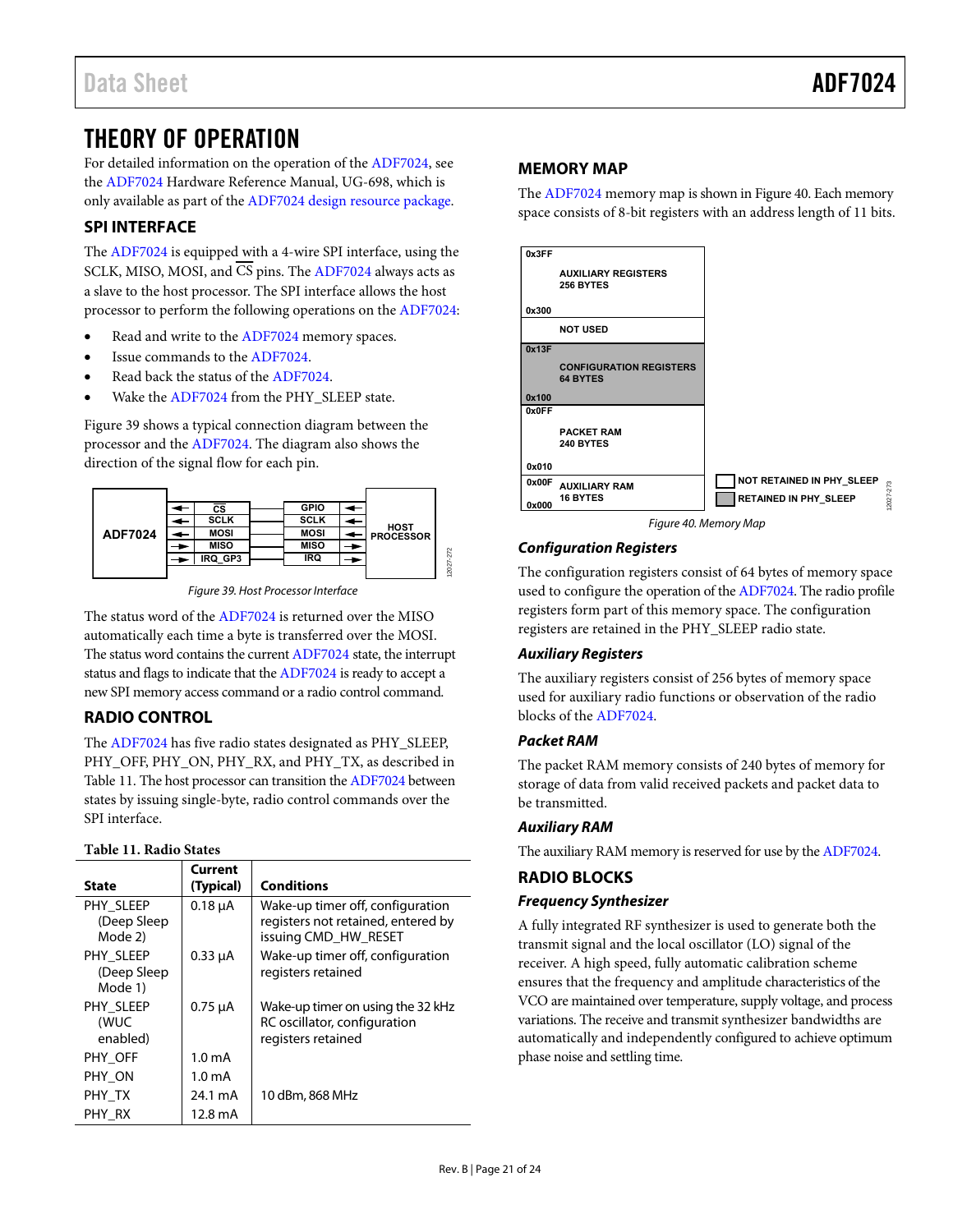### *Crystal Oscillator*

A 26 MHz crystal oscillator operating in parallel mode must be connected between the XOSC26P and XOSC26N pins to provide a reference for th[e ADF7024.](http://www.analog.com/ADF7024?doc=ADF7024.pdf) Two parallel loading capacitors are required for oscillation at the correct frequency. Their values are dependent upon the crystal specification.

### *Transmitter*

The [ADF7024](http://www.analog.com/ADF7024?doc=ADF7024.pdf) supports binary frequency shift keying (FSK) and binary level Gaussian filtered FSK (GFSK) modulation. For GFSK modulation, the Gaussian filter uses a fixed BT of 0.5.

The [ADF7024](http://www.analog.com/ADF7024?doc=ADF7024.pdf) PA has a single-ended output that can deliver up to 13.5 dBm of output power. The output power can be set with a typical resolution of 0.5 dB. The PA has built-in up and down ramping, which reduces spectral splatter.

### *Receiver*

The [ADF7024](http://www.analog.com/ADF7024?doc=ADF7024.pdf) is based on a fully integrated, low IF receiver architecture. The differential LNA is followed by a quadrature downconversion mixer that converts the RF signal to the IF frequency of 200 kHz (for IF filter bandwidths of 100 kHz and 200 kHz) or 300 kHz (for IF filter bandwidths of 300 kHz). The IF filter bandwidth is configured to 100 kHz, 200 kHz, or 300 kHz, depending on the radio profile selected. The bandwidth and center frequency of the IF filter are calibrated automatically.

The IF filter gives excellent interference suppression of adjacent and neighboring channels while also suppressing the image channel. Th[e ADF7024](http://www.analog.com/ADF7024?doc=ADF7024.pdf) is capable of providing improved receiver image rejection performance by the use of a fully integrated image rejection calibration system.

A correlator demodulator is used for demodulation. An oversampled digital clock and data recovery (CDR) PLL is used to resynchronize the received bit stream to a local clock.

### <span id="page-21-0"></span>**RADIO PROFILES**

The [ADF7024](http://www.analog.com/ADF7024?doc=ADF7024.pdf) radio profiles provide a set of optimized register settings for th[e ADF7024](http://www.analog.com/ADF7024?doc=ADF7024.pdf) radio. There are six radio profiles in total, as shown i[n Table 1.](#page-2-1) The profiles cover common data rates and modulation options. For further information on th[e ADF7024](http://www.analog.com/ADF7024?doc=ADF7024.pdf) radio profiles, see the [ADF7024](http://www.analog.com/ADF7024?doc=ADF7024.pdf) Hardware Reference Manual, UG-698, which is only available as part of the [ADF7024 design](http://www.analog.com/adf7024-design-pkgs?doc=ADF7024.pdf)  [resource package.](http://www.analog.com/adf7024-design-pkgs?doc=ADF7024.pdf)

### <span id="page-21-1"></span>**PACKET MANAGEMENT**

The [ADF7024](http://www.analog.com/ADF7024?doc=ADF7024.pdf) includes comprehensive transmit and receive packet management capabilities and can be configured for use with a wide variety of packet-based radio protocols. There are 240 bytes of dedicated packet RAM available to store, transmit, and receive packets. In transmit mode, a preamble, sync word, and CRC can be added by th[e ADF7024](http://www.analog.com/ADF7024?doc=ADF7024.pdf) to the payload data stored in the packet RAM. In addition, all packet data after the sync word can be optionally whitened, Manchester encoded, or 8 bit/10-bit encoded on transmission and decoded on reception.

In receive mode, the [ADF7024](http://www.analog.com/ADF7024?doc=ADF7024.pdf) can qualify received packets based on preamble detection, sync word detection, or CRC validation and generate an interrupt on the IRQ\_GP3 pin. On reception of a valid packet, the received payload data is loaded to packet RAM memory.

### <span id="page-21-2"></span>**SMART WAKE MODES**

The [ADF7024](http://www.analog.com/ADF7024?doc=ADF7024.pdf) can be configured to operate in a broad range of energy sensitive applications where battery lifetime is critical. This includes support for applications where the [ADF7024](http://www.analog.com/ADF7024?doc=ADF7024.pdf) is required to operate in a fully autonomous mode or applications where the host processor controls the transceiver during low power mode operation. These low power modes are implemented using a hardware WUC, a firmware timer, and the SWM functionality.

The combination of the low power WUC, the firmware timer, and the SWM allows the [ADF7024](http://www.analog.com/ADF7024?doc=ADF7024.pdf) to wake up autonomously from sleep without intervention from the host processor. This functionality allows carrier sense, packet sniffing, and packet reception while the host processor is in sleep, thereby dramatically reducing overall system current consumption. The SWM can then wake the host processor on an interrupt condition.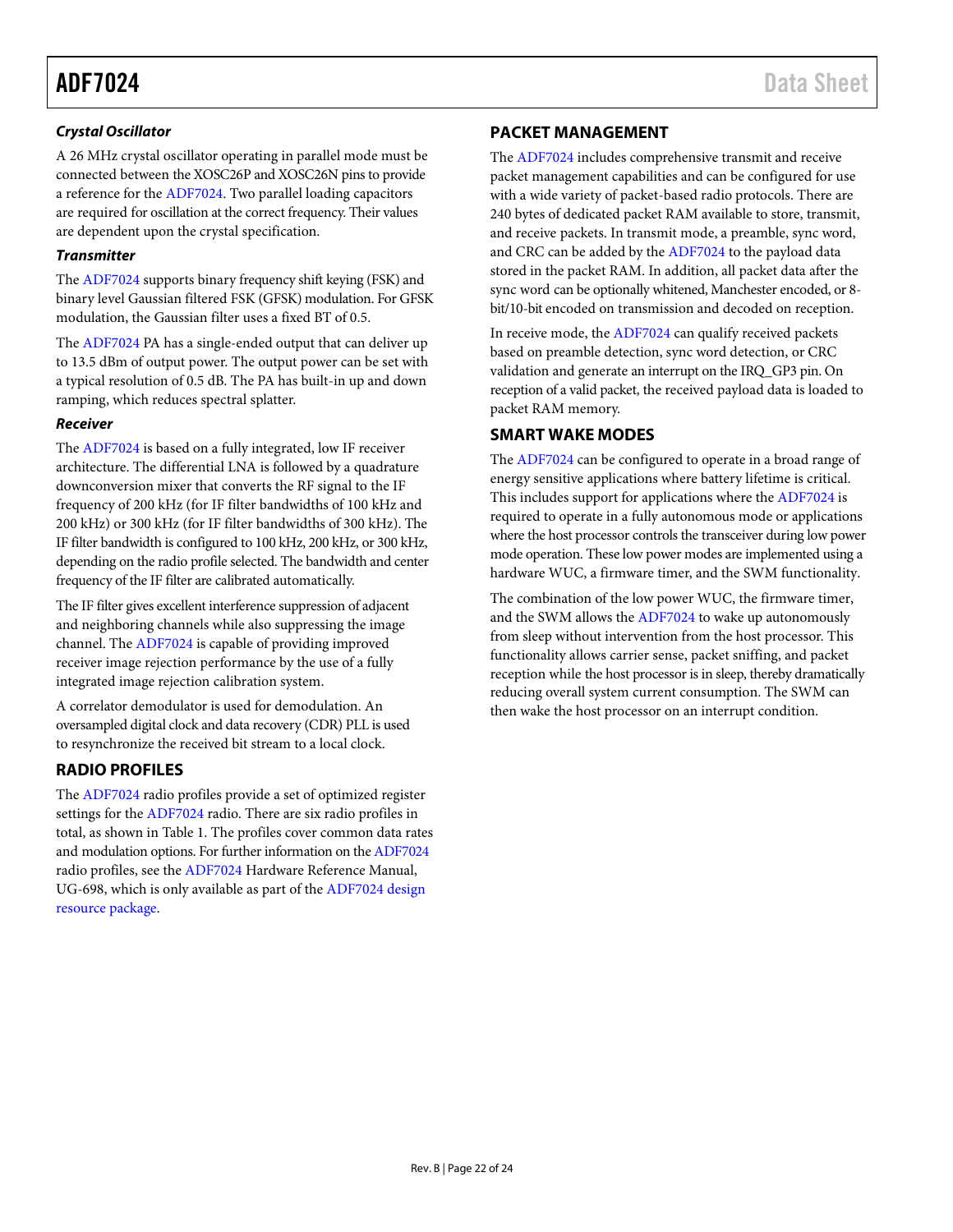12027-271

## <span id="page-22-0"></span>TYPICAL APPLICATION CIRCUIT

[Figure 41](#page-22-1) shows a typical application circuit for th[e ADF7024.](http://www.analog.com/ADF7024?doc=ADF7024.pdf) All external components required for operation of the device, excluding supply decoupling capacitors, are shown. This example circuit uses a combined transmit and receive match. The bottom of the LFCSP has an exposed pad that must be soldered to

ground on the PCB. The component values for the matching and harmonic filtering are dependent on the RF band and the matching topology. For more information, see the [ADF7024](http://www.analog.com/ADF7024?doc=ADF7024.pdf) Hardware Reference Manual, UG-698, which is only available as part of the [ADF7024 design resource package.](http://www.analog.com/adf7024-design-pkgs?doc=ADF7024.pdf) 



<span id="page-22-1"></span>